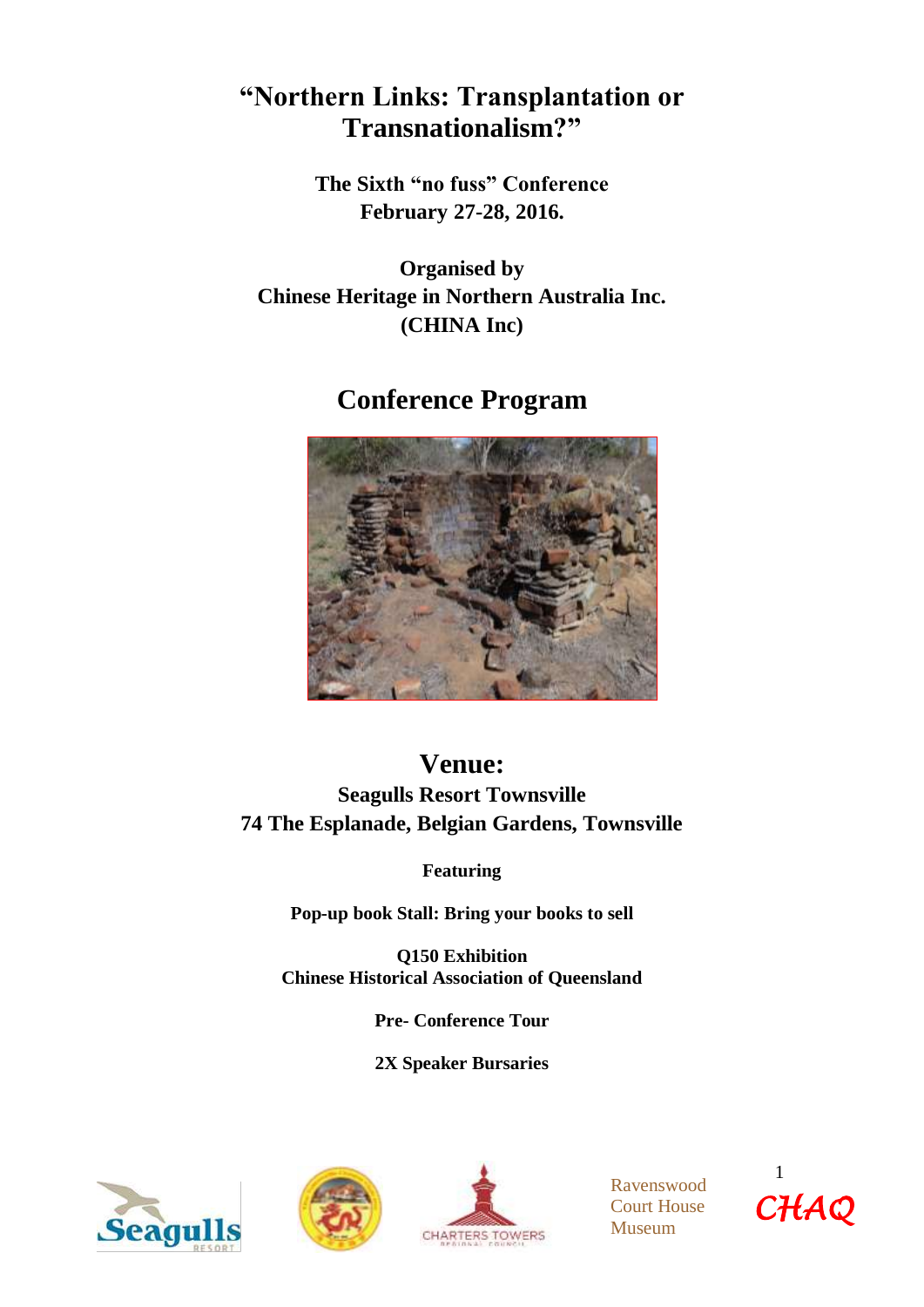# **FRIDAY, 26 February 2016**

# **PRE-CONFERENCE TOUR**

# **Ravenswood & Charters Towers: Chinese and Mining Mayhem Tour**

# **\$45 pay as you get on**

## **Itinerary**

8.30am - Depart Seagulls Resort and drive up to Ravenswood over the Mingela range 10.30am - Arrive in Ravenswood where we will pick up a local guide

10.30 - 11.00am - Tour around Ravenswood and onto "White Blow" before heading back head Ravenswood

11- 12pm - 1 hr walking tour around Ravenswood including Chinese temple site, Mabel Mill and Ravenswood CBD

12.00pm - Depart Ravenswood and head up to Charters Towers for lunch. approx 1.00pm 1-1.45pm Lunch at Lissner Park for 3/4 hr before picking up the local guide

1.45pm- 2.45pm - Tour around Charters Towers mining sites, former Chinatown area,

Chinese market gardens, down to Millchester to former Temple site back up Queenton

before up to

"The World Lookout"

2.45pm - Charters Towers CBD where ¾ hr free time walk around 3.30pm Sharp - Depart Charters Towers to arrive in Townsville at 5.00pm

**6.00pm – 7.00pm** 

**Seagulls Resort**  ( Rear Lawn Area)

# **Official Welcome and Opening**

Nibbles and Lion Dance

Cash Bar Available







Ravenswood Court House Museum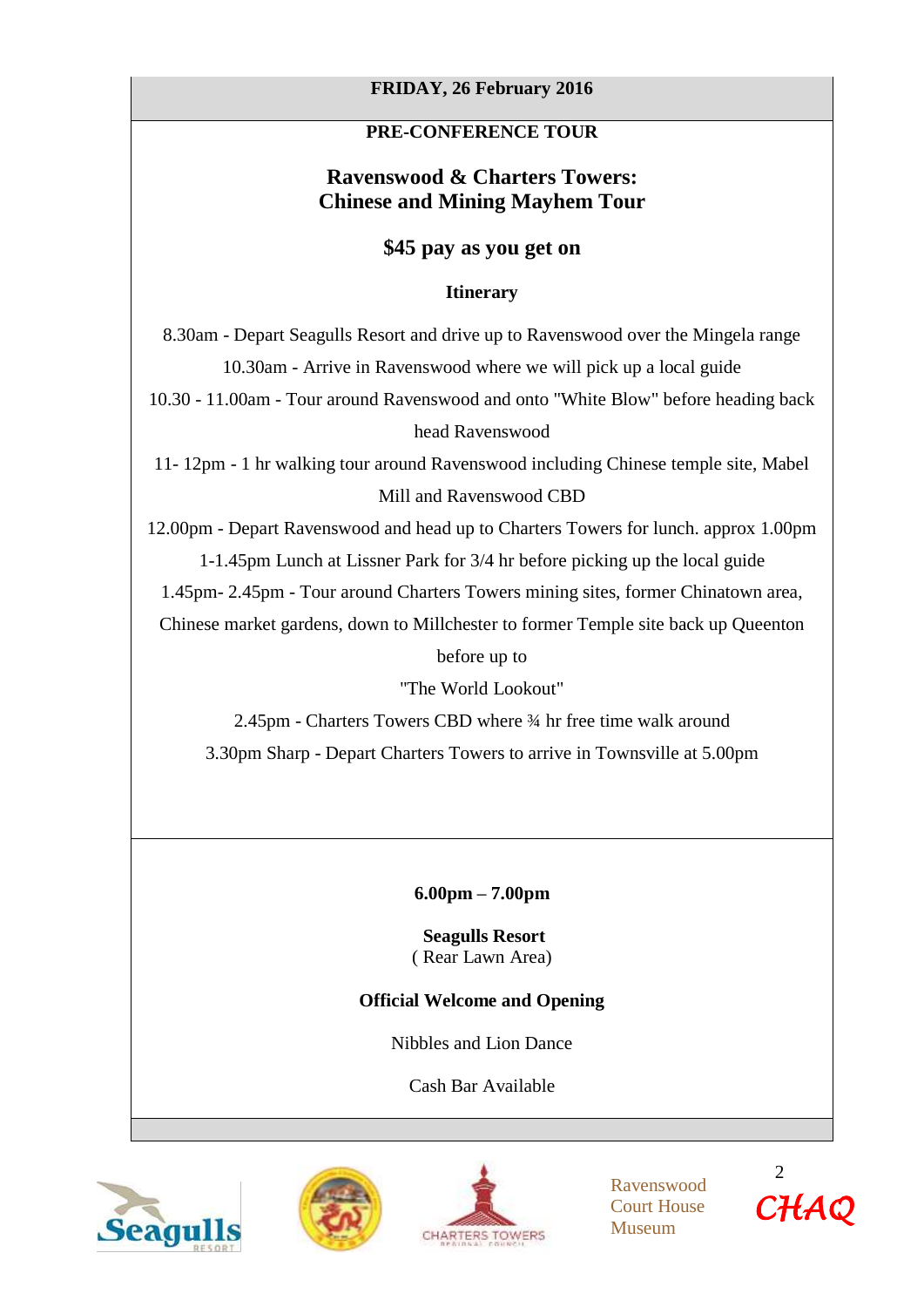| <b>SATURDAY, 27 February 2016</b>                                                                            |                                                                                                       |                                                                                                                                                                                                                                                                                                                                                                                                                                                                                                                                                                                                                              |  |  |
|--------------------------------------------------------------------------------------------------------------|-------------------------------------------------------------------------------------------------------|------------------------------------------------------------------------------------------------------------------------------------------------------------------------------------------------------------------------------------------------------------------------------------------------------------------------------------------------------------------------------------------------------------------------------------------------------------------------------------------------------------------------------------------------------------------------------------------------------------------------------|--|--|
| $8.30$ am $-9.00$ am                                                                                         | Registration:                                                                                         | Meet and Mix                                                                                                                                                                                                                                                                                                                                                                                                                                                                                                                                                                                                                 |  |  |
| $9.00$ am $-9.10$ am                                                                                         | Welcome and<br>introduction                                                                           | <b>President's Welcome</b>                                                                                                                                                                                                                                                                                                                                                                                                                                                                                                                                                                                                   |  |  |
| $9.10$ am $-9.45$ am                                                                                         | Keynote address                                                                                       | Dr Wendy Li<br>Wendy's reflects on her personal journey as a<br>female Australian-New Zealand-Chinese<br>academic working in the research fields of<br>migration, ageing and mental health.<br>Employing three theories—Confucianism,<br>transnationalism and volunteerism—the<br>speech focuses on the theme that the past<br>remains in the present and informs the future.<br>Building upon three concepts—Chineseness,<br>hybridity and community—that are related to<br>Wendy's identity, the speech provides a<br>discussion on the multiple self and how<br>Wendy positions herself between the West<br>and the East. |  |  |
| $9.45$ am $-10.15$ am                                                                                        | Morning tea.<br>30 mins                                                                               | Light Refreshments – tea /coffee                                                                                                                                                                                                                                                                                                                                                                                                                                                                                                                                                                                             |  |  |
| $10.15$ am $- 11.30$ am<br>20 mins each<br>5 mins at the end of<br>each talk for<br>questions to<br>speakers | <b>Session One -</b><br>Transplantation and<br>transnationalism<br><b>Chair: Sandi</b><br><b>Robb</b> | <b>Professor Darryl Low Choy</b><br>The Journey to New Gold Mountain: the<br>personal experiences of Tam Gaun Sit and<br>Wun Toong Yuan<br><b>Natalie Fong</b><br>'My ventures are not in one bottom trusted':<br>Chinese merchants and transnational business<br>and family networks in the Northern<br>Territory, 1880-1920<br>Dr Robert de Jong & Johnny van<br><b>Schalkwyk</b><br>"Starving the white race of workers out of the<br><i>country</i> ": Queensland responses to the use of<br>indentured Chinese mine labour in South<br>Africa, 1902-1910                                                                |  |  |
| $11.30$ am $- 11.35$ pm                                                                                      | <b>Short break</b>                                                                                    | 5 min break stretch legs!                                                                                                                                                                                                                                                                                                                                                                                                                                                                                                                                                                                                    |  |  |
|                                                                                                              |                                                                                                       | 3<br>Ravenswood<br>CHAQ<br><b>Court House</b>                                                                                                                                                                                                                                                                                                                                                                                                                                                                                                                                                                                |  |  |

CHARTERS TOWERS

Museum



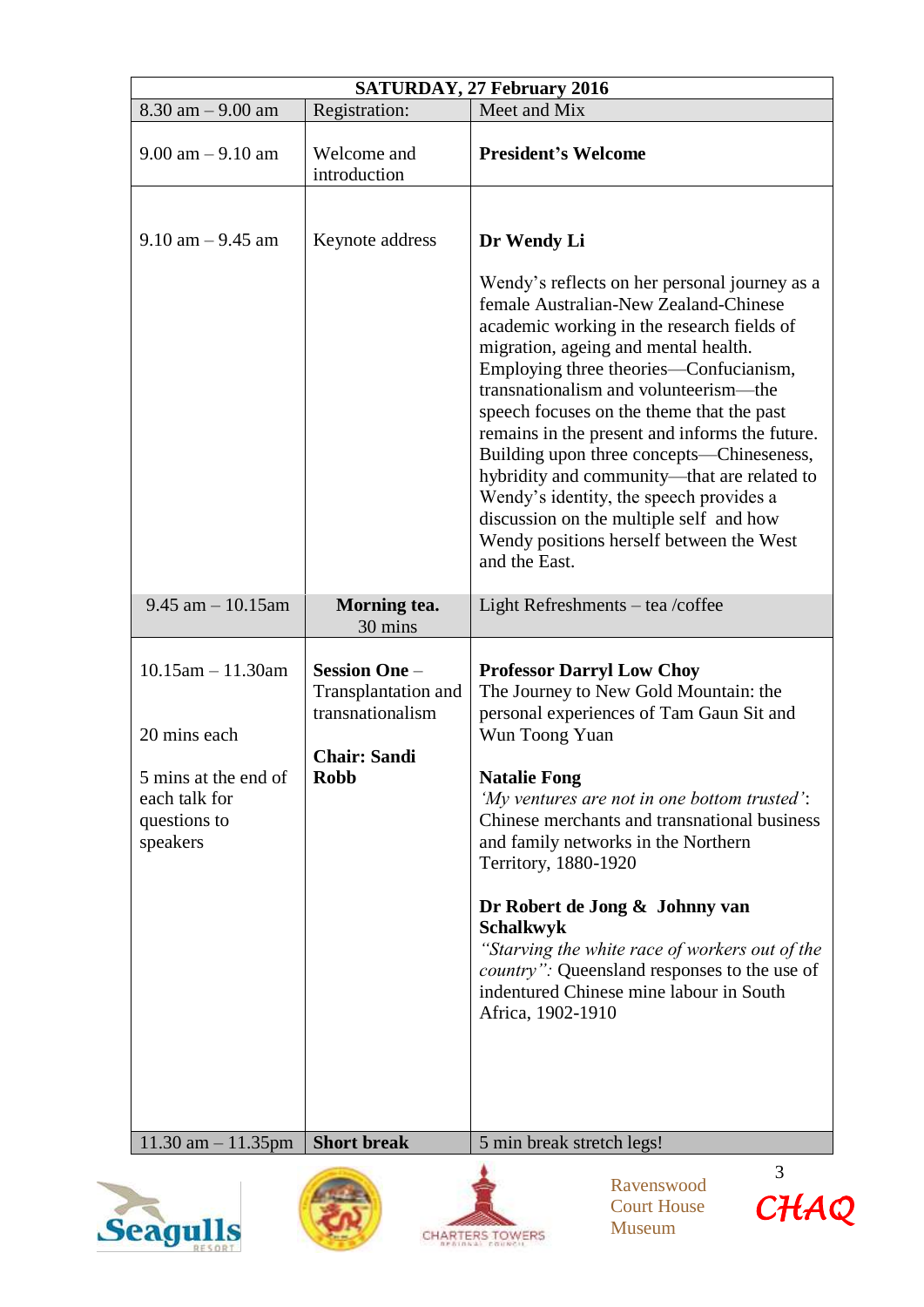| $11.35$ pm $- 12.50$ pm                                                   | <b>Session Two-</b><br>Death and                                                                    | <b>Paul MacGregor</b><br>Temples of the North: Rich Contents and a<br>Wealth of Meaning                                                                                                                                                                                                                                                |
|---------------------------------------------------------------------------|-----------------------------------------------------------------------------------------------------|----------------------------------------------------------------------------------------------------------------------------------------------------------------------------------------------------------------------------------------------------------------------------------------------------------------------------------------|
|                                                                           | Devotion<br><b>Chair: Juanita</b><br><b>Kwok</b>                                                    | John Lee - Lit Sing Gung, Innisfail<br>History of Innsfail Temple Lit Sing Gung $-A$<br>living Temple of all Religions                                                                                                                                                                                                                 |
|                                                                           |                                                                                                     | <b>Hilda Maclean</b><br>"The Defunct Celestial": Chinese funerary<br>practices in 19th century Northern Australia                                                                                                                                                                                                                      |
| $12.50 \text{ pm} - 1.50 \text{ pm}$                                      | <b>Self-catered lunch</b><br>1 <sub>hr</sub>                                                        | Nearby cafes or bring you own lunch<br>Informal lunch break                                                                                                                                                                                                                                                                            |
| $1.50 \text{ pm} - 3.05 \text{ pm}$                                       | <b>Session Three -</b><br>Community and<br>Connections<br><b>Chair: Jonathon</b><br><b>Richards</b> | <b>Sandi Robb</b><br>"For all time": A brief look<br>at<br>Townsville's Chinese community of the late<br>$19th$ and early $20th$ century<br>Xiaolu Wu<br>The Impact of The war: The Chinese families<br>of Darwin in the World War II<br><b>Julia Volkmar</b><br>The Catholic Confectioner: entrepreneurial                            |
| $3.05$ pm $-3.20$ pm                                                      | <b>Short break.</b>                                                                                 | Andrew Leon of North Queensland<br>Afternoon tea                                                                                                                                                                                                                                                                                       |
|                                                                           | 20 mins                                                                                             | <b>Book launch: China Inc Northern Links</b>                                                                                                                                                                                                                                                                                           |
| $3.25$ pm $-4.40$ pm<br>$\epsilon$ 20pm CHINA INC ACM all mombors invited | <b>Session Four-</b><br><b>Truth and Tradition</b><br><b>Chair: Natalie</b><br>Fong                 | <b>Michael Brumby</b><br>Dr William Lam Pan, Charters Towers and<br>the Chinese Experience<br>DR Kevin Rains, Melissa Dunk, Gordon<br>Grimwade.<br><b>Presented by Dr Kevin Rains</b><br>Opium use and the Chinese Diaspora in Far<br>North Queensland<br><b>Dr Janice Wegner</b><br>Chinese and weeds: myth, prejudice or<br>reality? |

# **5.30pm CHINA INC AGM all members invited**

 dissolution of current committee and election of new executive and committee **6.00pm – 6.50pm CHINA INC General Meeting #1: 2016**

Executive and committee members







Ravenswood Court House Museum

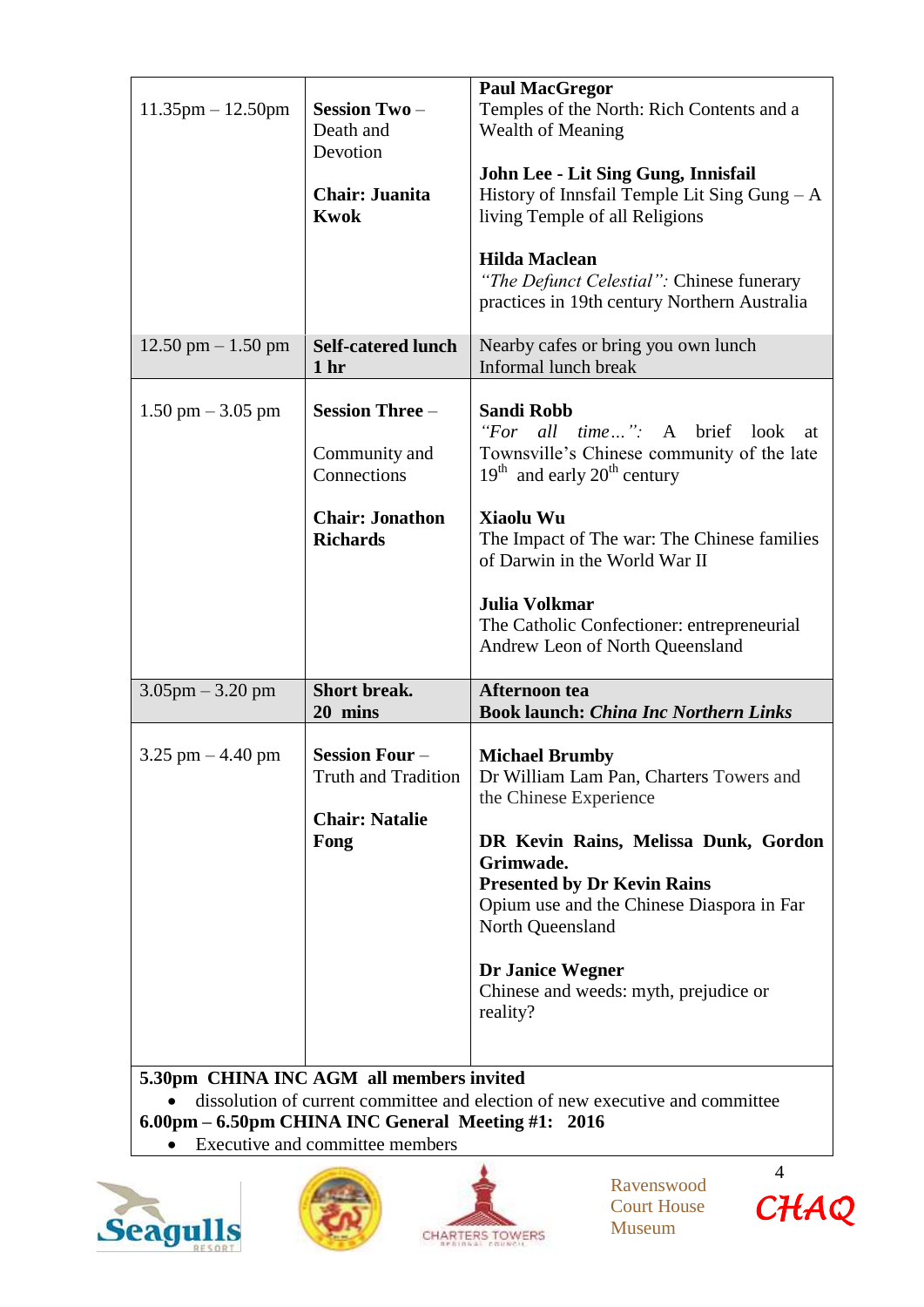# **7.00 pm** - Conference dinner at the **Seagulls Restaurant**. The restaurant is licensed and the cost is **\$40** per head. **Booking and pre payment required by 12.00 noon 27 February 2016 to CHINA INC registration team.**

## **Plated Entrée:**

Prawn Crackers\* Steamed Chicken and Prawn Dim Sim Golden Pork Wonton Vegetarian Spring roll\*\* Beef Satay\*

## **Mains served Banquet style:**

Roast Duck with Soy Sauce\* Crispy Pork belly with plum sauce\* Salt and Pepper Squid Vegetarian Hokkien Noodles \*\* Beef and Black Bean Sauce\* Asian Greens\* \*\* Individual Steam Rice bowl\* \*\*

Gluten Free **\*** Vegetarian**\*\***

## **Fresh Fruit Platters\* \*\***

| <b>SUNDAY, 28 February 2016</b>                                |                                                |                                                                                                                                                                                                                                                                          |  |  |
|----------------------------------------------------------------|------------------------------------------------|--------------------------------------------------------------------------------------------------------------------------------------------------------------------------------------------------------------------------------------------------------------------------|--|--|
| $8.30$ am $-9.00$ am                                           | Registration                                   |                                                                                                                                                                                                                                                                          |  |  |
| $9.00$ am $-10.15$ am<br>20 mins each                          | <b>Session Five</b> – Feeding<br>the community | <b>Conor Johnstone</b><br>The Chinese Contribution to<br>Agriculture in the Cairns District from<br>1870 to 1920                                                                                                                                                         |  |  |
| 5 mins at the end of<br>each talk for<br>questions to speakers | <b>Chair: Robert de Jong</b>                   | <b>Rosalie Shephard</b><br>Chinese in the Redlynch Valley from<br>the 1880s to the 1920s<br><b>Dr Jonathon Richards</b><br>"No vegetables shall be stored or kept"<br><i>in a house occupied by Chinese"</i> :<br>Infectious Disease Regulations in<br>Queensland, 1904' |  |  |
| $10.15$ am $- 10.25$ am                                        | Short break<br>10 mins                         | Tea/coffee                                                                                                                                                                                                                                                               |  |  |
| $10.25$ am $-11.25$ pm                                         | <b>Session Six: Working</b><br>with sources    | Dr Kevin Rains & Sandi Robb<br>Chinese Australian Historical and<br>Archaeological Materials in Queensland                                                                                                                                                               |  |  |
| $11.25 - 12.00$ pm                                             | Wrap up                                        | <b>Darryl Low Choy</b>                                                                                                                                                                                                                                                   |  |  |







Ravenswood Court House Museum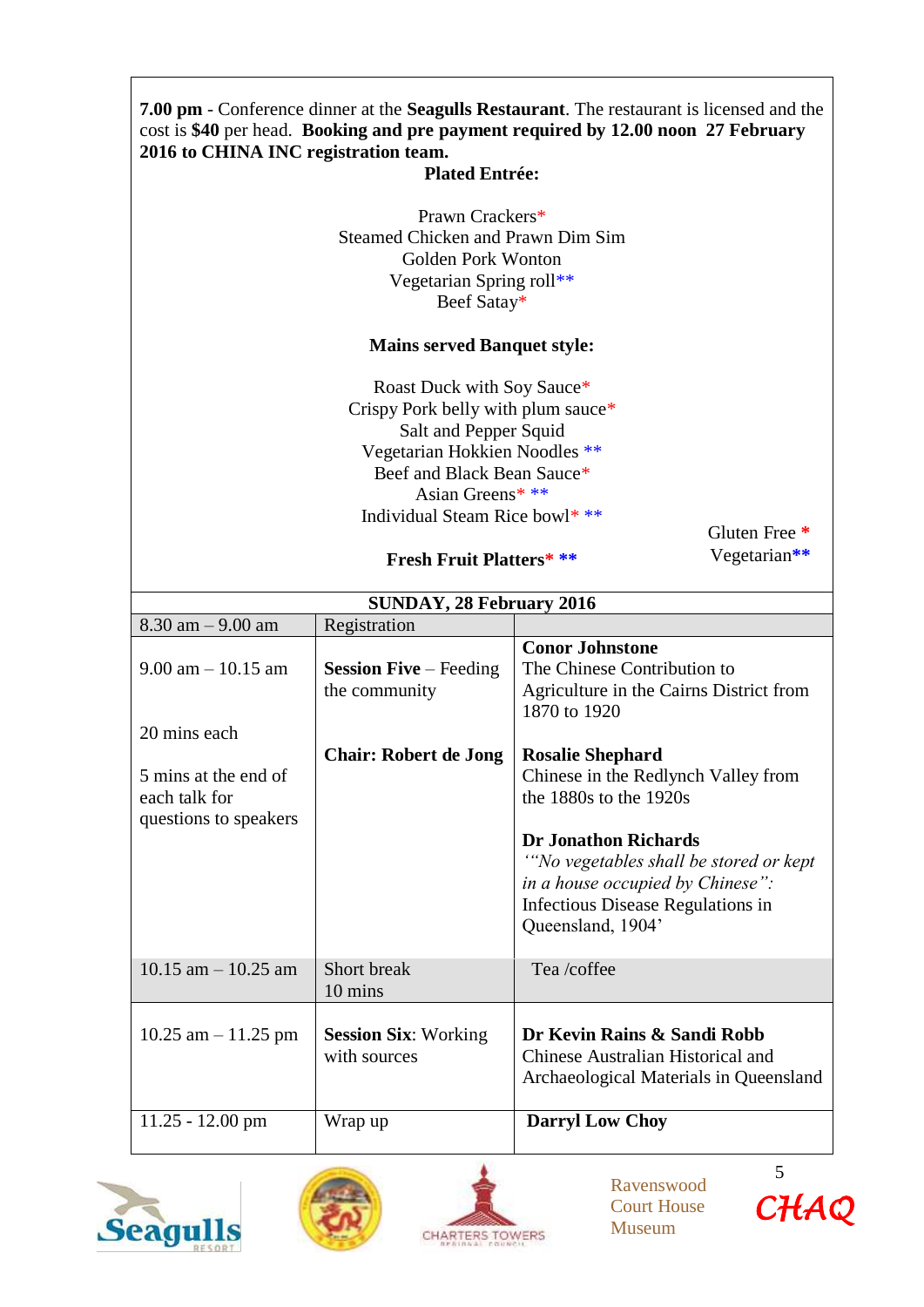# **1.00pm – 2.00pm Not So Yum Cha \$20.00 To be paid to Satay Mas on arrival.**

**Entrée Platter** Salt & Pepper Tau Foo Fried Bean Skin Roll Veg Spring Roll

## **Main Course**

King Prawns & Broccoli Chinese Mix Vegetables Crispy Skin Chicken Singapore Noodles Steak Oyster Sauce & Cashew nut Steam rice

## **Satay Mas 234 Charters Towers Rd, Hermit Park QLD 4812 Phone:(07) 4775 2633** Mob: 0438752633 Email: [sataymas@hotmail.com](mailto:sataymas@hotmail.com)

## **Pre conference "Conference Tour "– Ravenswood & Charters Towers Chinese and Mining Mayhem Tour– To be paid on entering the bus.** *Please have correct money.*

*Depart Seagulls 8.30 am Friday 26thth February and head up to Ravenswood where sightseeing around the historic town will include the former Chinatown area, pig oven, White Blow and historic township. Bus then heads up to Charters Towers where a bus tour will take in former Chinatown area, market gardens, former Temple site and mining tour of "The World". Arrive back in Townsville at 5.00pm before official Welcome and Opening at 6.00pm*

## **\$45 per person**

**Please register intent early and register dietary requirements.**

*"No Fuss" conference registration to be paid for on the day at the conference venue. Receipts issued at conference.*

| Whole conference                                                        | AUD \$65.00                 |  |
|-------------------------------------------------------------------------|-----------------------------|--|
| $27$ Feb only – AUD $$40.00$                                            | $28$ Feb only – AUD \$25.00 |  |
| Conference dinner and lunches are pre pay-as-you-go<br><b>CASH ONLY</b> |                             |  |

Conference details can also be found on the CHINA Inc website: http://www.chinainc.yolasite.com







Ravenswood Court House Museum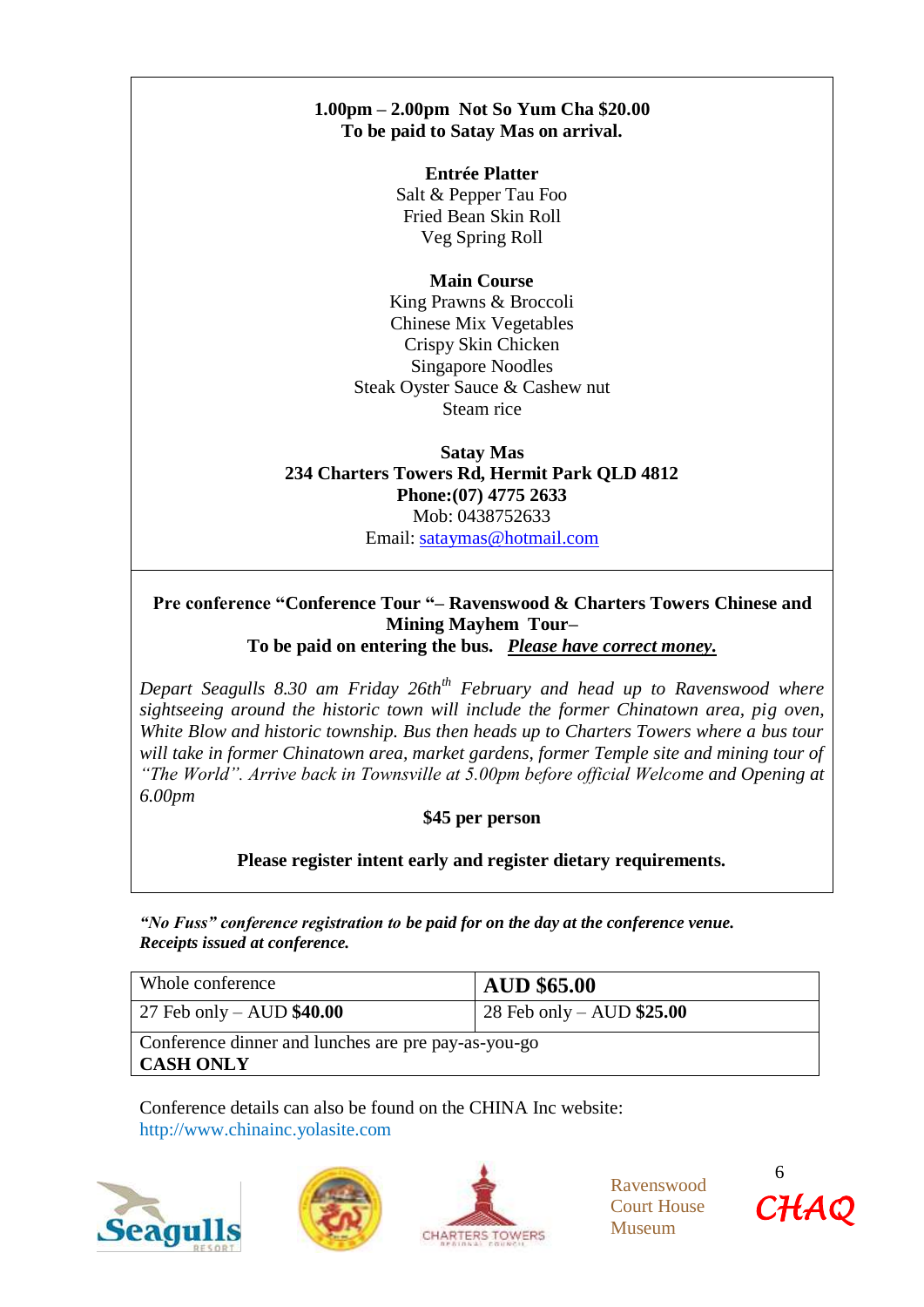## **Abstracts and presenter details**

Ж

#### **Key Note Speaker:**

#### **Dr Wendy Li**

The speech starts with a review of Wendy's personal journey as a female Australian-New Zealand-Chinese academic working in the research fields of migration, ageing and mental health. Employing three theories—Confucianism, transnationalism and volunteerism—the speech focuses on the theme that the past remains in the present and informs the future. Building upon three concepts—Chineseness, hybridity and community—that are related to Wendy's identity, the speech provides a discussion on the multiple self and how Wendy positions herself between the West and the East.

*Dr Wendy Li is a Senior Lecturer in Psychology in College of Healthcare Sciences at James Cook University, Australia. Dr. Li is currently a Research Fellow of The Cairns Institute, JCU; a Research Associate of WHO Collaborating Centres for Nursing and Midwifery Education and Research Capacity Building; a Research Associate with School of Psychology at the University of Waikato, New Zealand; and a Senior Research Consultant for Verité (a US-based NGO) of the China Office. Dr. Li has an extensive research experience and led projects in Australia, New Zealand and China in areas including ageing, mental health, migration and refugee. Dr. Li is currently the President of the Townsville Chinese Club.*

#### **DAY 1: SESSION 1: Transplantation and Transnationalism**

#### **Professor Darryl Low Choy**

#### **The Journey to New Gold Mountain: the personal experiences of Tam Gaun Sit and Wun Toong Yuan**

"*The majority of Chinese immigrants to Australia during the gold rush were indentured or contract labourers. However, many made the voyage under the creditticket system managed by brokers and emigration agents. Only a small minority of Chinese people were able to pay for their own voyage and migrate to Australia free of debt*." (National Museum of Australia - Australian gold rush, www.nma.gov.au, accessed  $7<sup>th</sup>$  Jan 2016). However, were there in fact other categories of immigrants who ventured to the Far North Queensland gold fields during the second half of the nineteenth century?

Were their motives the same as other, larger numbers, of Chinese sojourners to these gold fields of Far North Queensland? Was it in search of a personal fortune from 'Xin Jin Shan' (the New Gold Mountain)? Were they also seeking to satisfy long held universal aspirations to: (1) buy land; (2); build house and (3) get married. Were there other factors that combined to provide them with the motivation to take the plunge to leave family, home and country and travel to an unknown land and to an unknown fate? What were their expectations? What was their understanding of this







Ravenswood Court House Museum

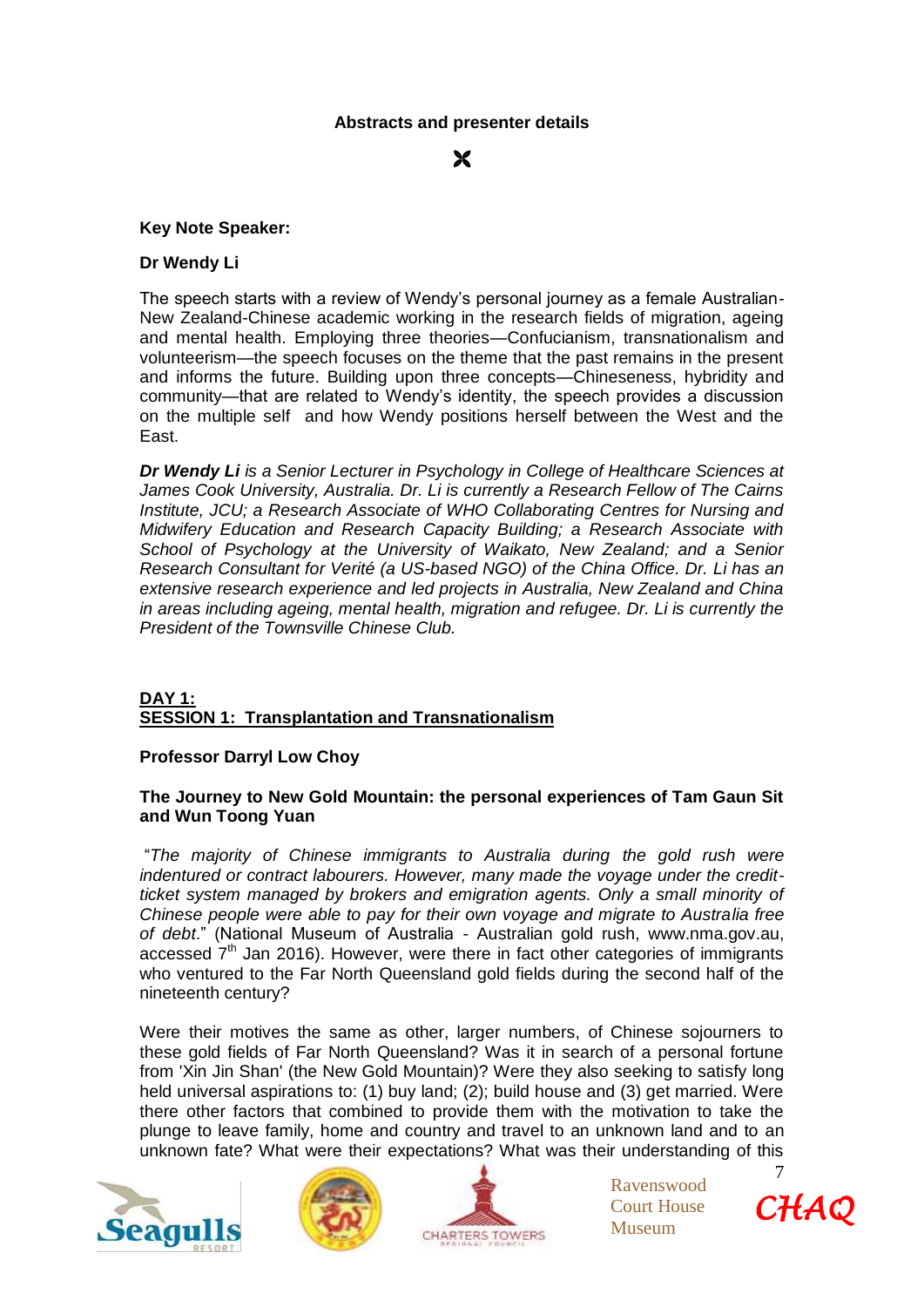unknown land? Having made that decision, how did they make the journey to the New Gold Mountain?

This paper examines this sojourn experience through the eyes of the author's maternal family. It will utilise the experiences of the author's maternal great grand parents utilising both written and oral historical evidence. Drawing on family and official primary and secondary sources, the paper will seek to answer the questions posed.

*Darryl Low Choy is Professor of Environmental and Landscape Planning in the School of Environment, Griffith University. He is currently researching values-led planning and indigenous landscape values; resilience and peri-urbanisation of the landscape; and climate change adaptation for human settlements. He chairs the Queensland State Government's Regional Landscape and Open Space Advisory Committee and is a member the CEOs Committee for Natural Resource Management. He is an advisor to the NSW Natural Resources Commission on planning for natural resource management. He is the National President for Toc H Australia.*

*Darryl Low Choy has also had a distinguished military career. Major General Darryl Low Choy commenced his military career as an Army cadet with the Innisfail State High School Cadet Unit. He enlisted in the Army Reserve as a Private in 1964 and rose to the rank of Major General before retiring in 2007 after 43 years of service. He is a qualified military engineer and he commanded the Queensland 7th Brigade from 1993 to 1996. From 1997 to 2004 he held the three most senior Reserve appointments in the Army and the Australian Defence Force.*

**Natalie Fong** *Griffith University*

\_\_\_\_\_\_\_\_\_\_\_\_\_\_\_\_\_\_\_\_

#### **'My ventures are not in one bottom trusted': Chinese merchants and transnational business and family networks in the Northern Territory, 1880- 1920**

Early on in William Shakespeare's play, *The Merchant of Venice*, the Venetian merchant, Antonio, feels assured by the fact that his 'ventures are not in one bottom trusted' But through 'a series of unfortunate events', he loses everything, putting him at the mercy of his debtors. Fortunately for the Chinese merchants in the Northern Territory in the late 1800s to early 1900s, they had established a familial business model which, like Antonio's, divided the assets, but, unlike his, divided the risk. By appointing family members to manage businesses in the Territory, elsewhere in Australia and around southeast Asia, it was, as Dr Amanda Rasmussen notes, a clever business strategy primarily about '[maximizing] opportunities and [minimizing] risks' . This safety net helped secure their success. By the late 1800s, the Chinese had become numerically and economically dominant, making the Territory rather unique among the colonies. But with severe economic downturn and the lead up to Federation, this success caused resentment amongst some European businessmen.

Increasing attention is being given by historians to Chinese diasporic communities and their transnational familial business networks, and how these organisational principles may have been transplanted from China. Applying this approach to the history of the Chinese in the NT helps us understand how they became numerically, politically and economically dominant. Chinese merchants were able to capitalise on







Ravenswood Court House Museum

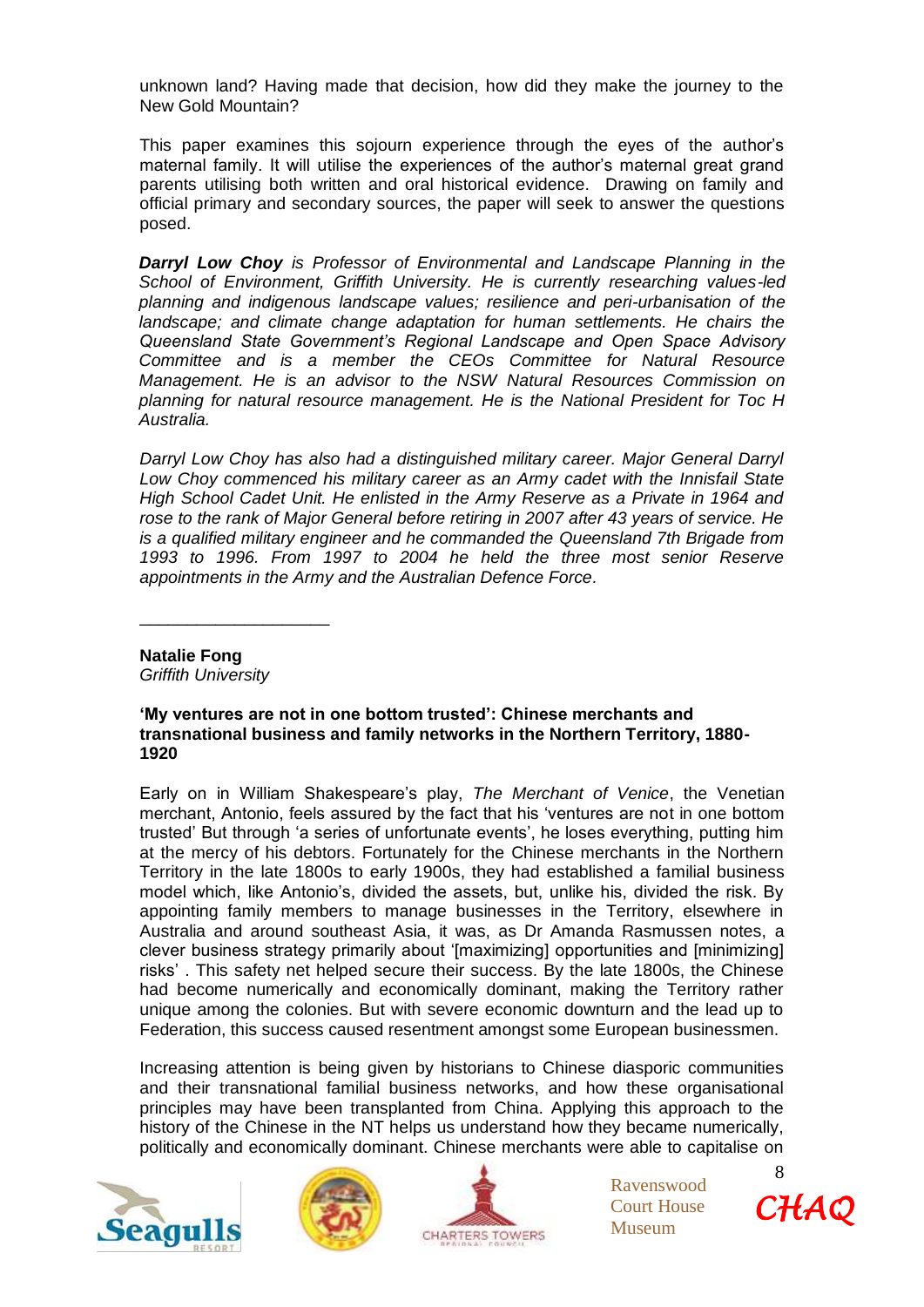the long history of trade between the 'Top End' and southeast Asia, Darwin's accessibility from Hong Kong by steamer, and the continual rejection by Parliament of a poll tax for the NT to establish family business networks. In doing so, they drew on organisational structures from China.

As in China, the NT Chinese community was hierarchical, with wealthy merchant patriarchs at the apex who organised aspects such as labour, finance, sociocultural activities and philanthropy. They also instigated protests against discrimination. The merchants were not just concerned with their families' business interests. They also took seriously the responsibility of social concerns and representing the community, even though members did not necessarily come from the same clans or dialect groups. The community was not an isolated one. Thanks to the merchants' business networks, they were connected to other Chinese communities in Australia, southeast Asia and China. Professor Adam McKeown's use of the term 'astronaut' to describe the merchant headmen encapsulates their ability to operate independent, familydriven companies, maintaining mobility as they travelled across their business enterprises.

This paper will examine the organisation of the NT Chinese community and their transnational familial business networks, primarily through a case study of my greatgrandfather and his business, Wing Wah Loong. This discussion will be located within wider national and international contexts, in order to consider the significance of this business model, and to highlight the need for further exploration of the connectedness of diasporic Chinese communities.

*Natalie Fong is completing her MPhil in History at Griffith University, focusing on the roles played by Chinese merchants in organising the NT Chinese during the period 1880-1920. She is descended from two prominent NT Chinese patriarchs – Wing*  Wah Loong and Low Dep Chitt. Natalie is also a secondary English and History *teacher, and currently the Head of English and ESL at Citipointe Christian College, Brisbane.*

[natfong@gmail.com](mailto:natfong@gmail.com)

#### **Robert de Jong**

*Heritage Consultant, Townsville*

#### **Johnny van Schalkwyk**

\_\_\_\_\_\_\_\_\_\_\_\_\_\_\_\_\_\_\_\_

*Senior Curator for Anthropology, Ditsong National Museum of Cultural History, Pretoria, South Africa*

#### **"Starving the white race of workers out of the country": Queensland responses to the use of indentured Chinese mine labour in South Africa, 1902-1910**

At the advent of the 20th century South Africa was recovering from the effects of the Anglo-Boer War of 1899-1902. For the newly formed colonial government of the Transvaal, assisted by the British government and the mining companies, the resumption of production of the lucrative gold mines around Johannesburg was a priority in an effort to rebuild the economy. Local white (and black) labour shortages led to the importation of about 64,000 contracted mine workers from Mainland China in 1904. Strong anti-Chinese sentiment among the white population and the return of black and white labour eventually led to their repatriation. These events drew considerable attention in Queensland and other Australian states. The importation of "cheap" Chinese labour was felt as a sense of betrayal of Australia's support for Britain during the war, which was based on the assumption that (white) British







Ravenswood Court House Museum

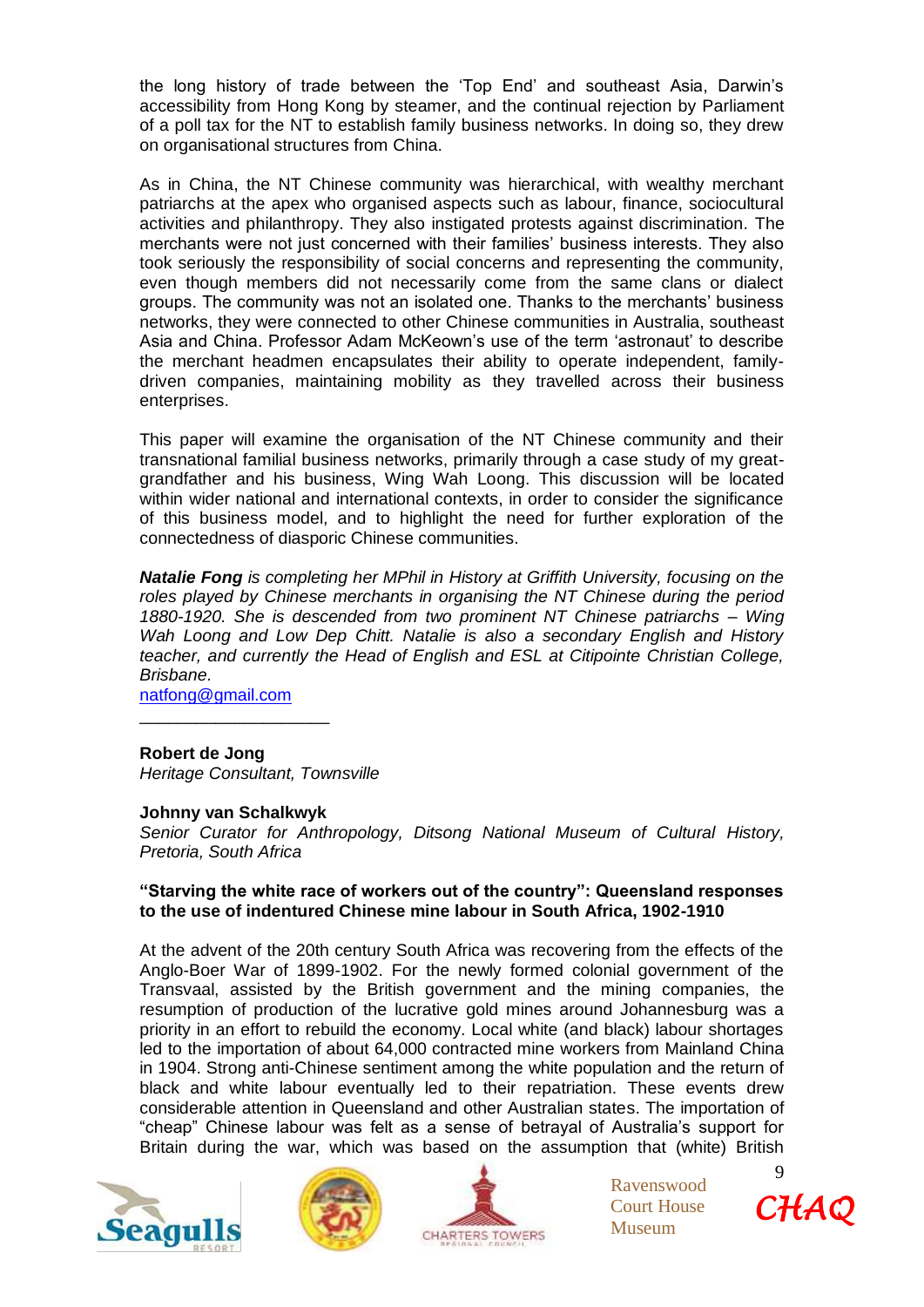interests and subjects in the former Boer republics had to be protected; for many Queenslanders it also vindicated their opposition against the Chinese immigrants in their own state, prophesying that the new Chinese sojourners in the Transvaal would also soon become settlers and would "…overrun the country". This presentation explores the use of indentured Chinese labour in the Johannesburg gold-mines and the responses of the media in Queensland.

*Robert C de Jong (born in Haarlem, the Netherlands) immigrated with his parents to South Africa in 1962. He studied at the University of Pretoria and was conferred a PhD in Cultural History in 1990, with a thesis on the Dutch employees of the Netherlands South African Railway Company (1887-1909). He completed a Post-Graduate Diploma in Museum Studies in 1979. From 1983 till 2005 he was employed as a museum specialist by provincial and national government agencies in South Africa. Since 2005 he has been a full-time heritage practitioner (consultant), specialising in heritage impact studies, heritage management planning and heritage training with projects in South Africa and Mauritius, and has continued this career after emigrating to Townsville, Queensland, in 2011.*

#### **\*\*\***

## **SESSION 2: Death and Devotion**

#### **Paul MacGregor**

*Historian and Heritage Consultant*

#### **Temples of the North: Rich Contents and a Wealth of Meaning**

The plaques, objects and decorations in the Chinese temples of the North of Australia contain a wealth of information about who founded and supported these institutions, what their values were, their links back to China and their connections across the global Chinese diaspora. This paper investigates and compares historical Chinese temples in Queensland and the Northern Territory - particularly in Cairns, Atherton, Innisfail, Brisbane and Darwin, where the temples, or temple artefact collections, still remain as part of their community heritage. The contents of demolished temples, such as in Brocks Creek NT, and Ravenswood Qld, will also be considered through surviving photographs. The Chinese text on plaques and artefacts in these temples contain worthy moral statements, names of donors (including shop and business names), date of erection, as well as manufacturer's name and city of location in Guangdong. Some of these names of donors and manufacturers can be matched up with names in local English and Chinese language historical documents. Altars, shrines, statues, incense burners, textile banners and a plethora of other decorative objects in these temples are rich with symbolic images dragons, phoenixes and lions; the Eight Immortals and their characteristic possessions; the Buddhist Eight Treasures; as well as other symbols of wealth, abundance, longevity and good fortune. The choice of principal deity, the range of auxiliary deities, and the names of the temples, can contain clues as to why the temple was founded, and by whom. The suite of symbols chosen for use in a particular temple can be used to construct the key values that were important to the community who established and maintained that particular temple. The structure and layout of temples, as well as contents, can tell us of the range of secular purposes also carried out within their walls. By comparing the contents and texts in the temples of Australia's North, pictures can be recreated of the patterns of community development, of shared and contrasting values, of community alliances and divergences, and of cultural and historical changes - in China, across the diaspora, and in the Chinese communities of Australia.







Ravenswood Court House Museum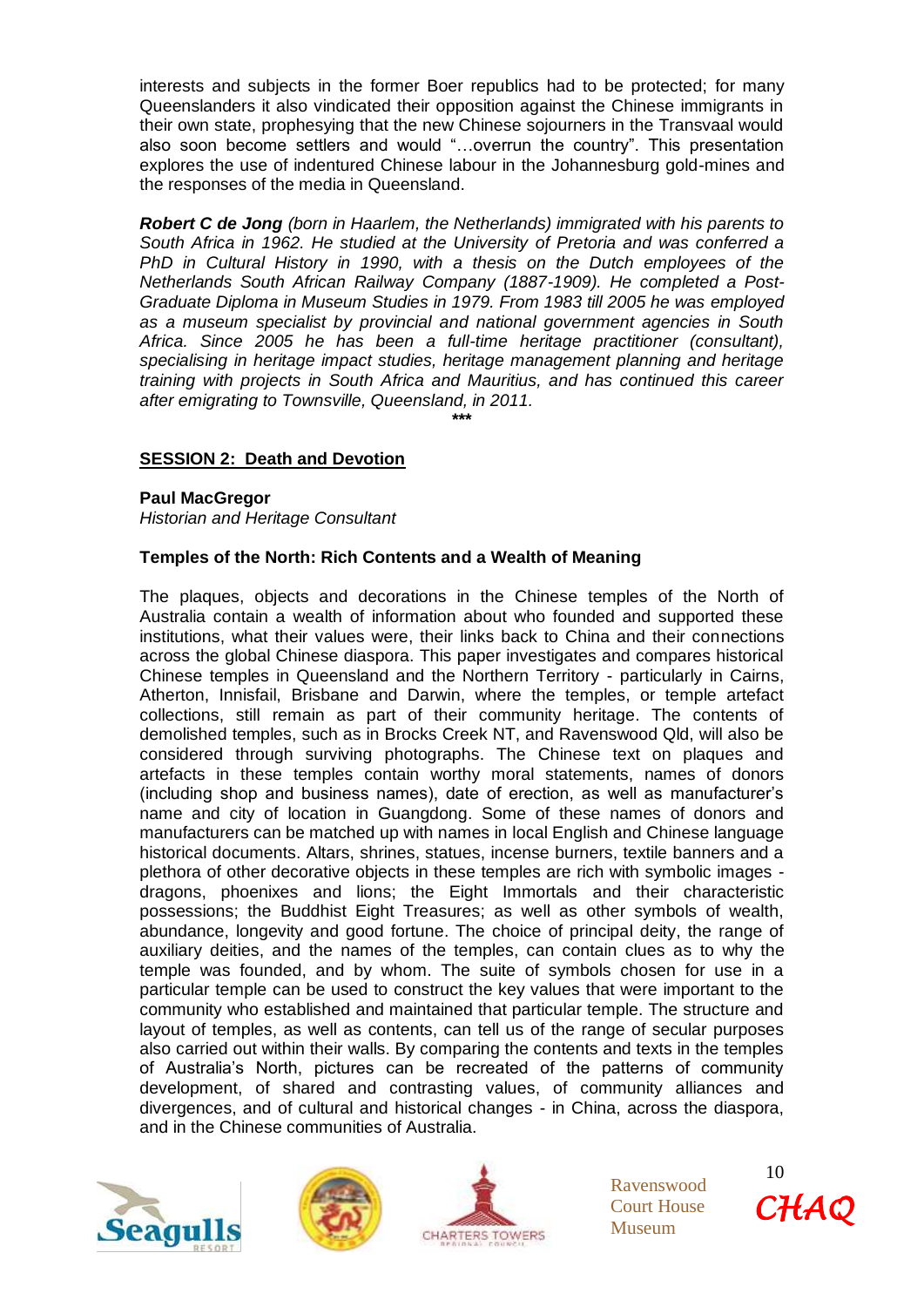*Paul Macgregor is an historian and heritage consultant who was curator of Melbourne's Chinese Museum from 1990 to 2005. He has published widely, organised many conferences and exhibitions, engaged in archaeological excavations and worked on several major research projects, all on Chinese Australian history. He is currently researching the material culture heritage of Chinese in Australia as part of a wider investigation of the nineteenth and early twentieth century co-evolution of European and Asian societies in Australasia, China, Southeast Asia and the Indian Ocean. His most recent publications include: 'Chinese Political Values in Colonial Victoria: Lowe Kong Meng and the Legacy of the July 1880 Election', in Sophie Couchman and Kate Bagnall (eds), Chinese Australians: Politics, Engagement and Resistance, 2015, and 'Joss Houses of colonial Bendigo and Victoria' in Mike Butcher (ed), An Angel by the Water: Essays in honour of Dennis Reginald O'Hoy, 2015.*

## **John Lee**

*Lit Sing Gung, Innisfail* 

\_\_\_\_\_\_\_\_\_\_\_\_\_\_\_\_\_\_\_\_

## **History of Innsfail Temple Lit Sing Gung – A living Temple of all Religions**

The area of Far North Queensland where the town of Innisfail is located has been home to the Mamu Indigenous people for millennia. European settlement in the district commenced in the year 1879 and the township of Geraldton was established. Chinese workers were utilized and in 1886 more than 30% of the non-indigenous population of Geraldton was Chinese.

Two Chinese Temples or Joss Houses have existed in Innisfail ("Geraldton" until 1913). The first was built of timber and iron in about 1886. It stood on the land just behind the present Commonwealth Bank Building at the corner of Edith and Owen Streets. Badly damaged by the catastrophic cyclone of 1918, it was repaired, and still standing in May of 1940, but demolished soon after. The present Temple at 10 Owen Street was built in 1940 with the proceeds of the sale of the land on which the first Temple stood. Most of the temple artefacts date from 1886. Originally brought from China covered in gold leaf, they represent deities from the Taoist, Confucian and Buddhist traditions. On appropriate days, candles and joss sticks are lit, and gifts of symbolic paper money and tea burned in the offering jar in the temple garden. This is believed to invoke the blessings of the Gods and Saints. To this day, the Innisfail Temple continues to be a place of worship for locals and visitors alike.

Until the 1960's the Lit Sing Gung was the home to the Ah Buks, elderly Chinese men who lived out their lives in exile in "New Gold Mountain" (Australia), supported by the local Chinese Community. Failing to make fortune and bring honour, they could not rejoin their families (in China) empty-handed. In 1940, twelve Ah Buks lived in rooms behind the old Temple. As young men, some of these would have been part of the Palmer River gold rushes which began in 1873.Other Chinese persons were more successful, becoming important merchants and becoming representatives of the Chinese community and of the wider community. Tom See Poy and Taam Sie were such persons. The first See Poy store was opened in 1882.

Many Chinese men died building the Mourilyan Mill to Harbour sugar tramway across crocodile-infested and fever-infested swamps. The Chinese established the banana industry, clearing the virgin rain-forest and tropical scrub. Europeans, who were allowed to own land, moved in to grow sugar-cane, when the short-term Chinese leases had to move on.







Ravenswood Court House Museum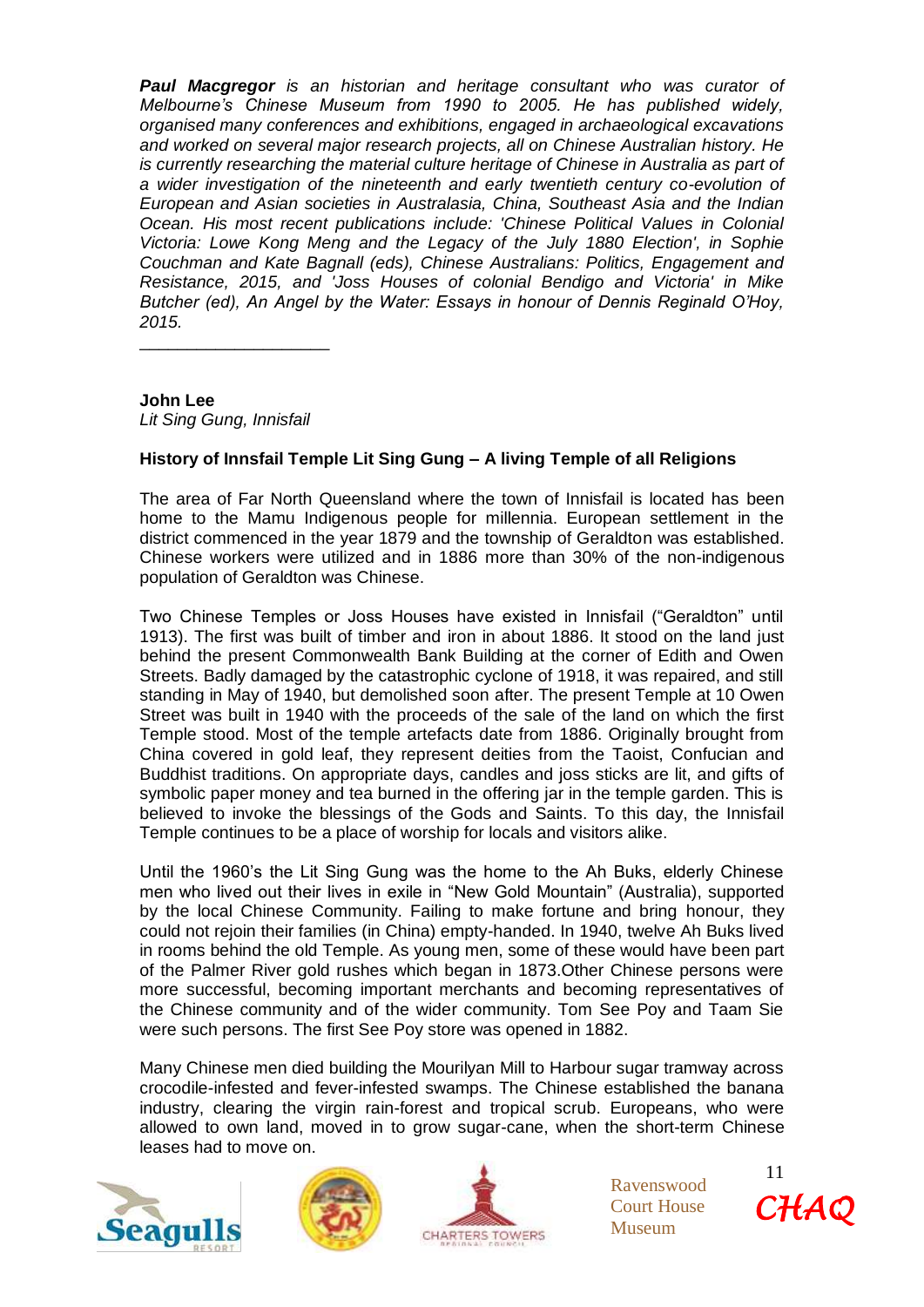The name of the Temple is as significant today as it was in the time of the first Temple. Successive Generations of Custodians have maintained an unbroken tradition that the Temple is meant it to be a place of worship and spiritual refreshment for anyone of any faith. With more than 50 spoken languages and diverse traditions of the 20,000 people of the district and many overseas visitors, the Temple has patrons every day of the year. The current Custodians have resolved that the tradition of the Innisfail Temple will continue in perpetuity.

*John Lee is a Director of the Innisfail Chinese Community, His father William Lee and oldest brother Neville Lee have been instrumental in the continued functioning of the Innisfail Temple since 1940. John was born and raised in Innisfail in a Catholic School environment, initially at the Sacred Heart Convent School, then at the Marist Brothers Good Counsel College, and finally at the Innisfail State High School. John subsequently attended James Cook University (Townsville) where he graduated in Civil Engineering. John also has a Graduate Diploma of Business from University of New England (Armidale), and a Master of Business (Marketing) degree from Charles Sturt University (Bathurst). John's professional work as Engineer, Project Manager and Commercial Manager has been based predominantly in large Capital Cities in Australia and Overseas. In this capacity John has observed the breadth of the Chinese diaspora in remote areas of Nigeria in West Africa, and has encountered the homeland of many Melanesian Australians in Vanuatu. In 2015 John represented the state of New South Wales in Dragon Boat Racing, a sport which originated in China. John has recently (late 2015) returned to reside in Innisfail.*

**Dr Hilda Maclean** 

*Historian University of Queensland*

\_\_\_\_\_\_\_\_\_\_\_\_\_\_\_\_\_\_\_\_

## **"The Defunct Celestial": Chinese funerary practices in 19th century Northern Australia**

The horse-drawn hearse topped by black plumes is an enduring image of the Victorian era funeral even in 19th century rural Australia. However, occasionally the deceased being conveyed to the cemetery originated from China. Chinese funerals from this period ranged from being indistinguishable from the norms of the dominate British burial culture exported to Australia; to those which mirrored contemporary Chinese practices as far as the local conditions allowed. The funerals of the latter group were described in great detail by the newspapers of the day. To satisfy to curiosity of the observers, the scribes attending these funerals described, in as much detail as possible, the rituals performed in the obsequies and left behind a rich archival but previously unexploited resource. Where possible, these newspaper reports are compared with the undertakers' records to measure the funerary consumption at these often spectacular events. The funerals of the "defunct celestials" (a phrase often employed by contemporary newspapers) varied greatly according to the social standing of the deceased and mirrored the social classes of the communities where they lived, allowing direct comparison between Chinese and other funerals. Post-funerary rituals, such as grave visitation are also examined including the eventual repatriation of the remains to China. To pay for the funerals and exhumations, the Chinese organised themselves into friendly and burial societies, not unlike those which operated in the wider community.







Ravenswood Court House Museum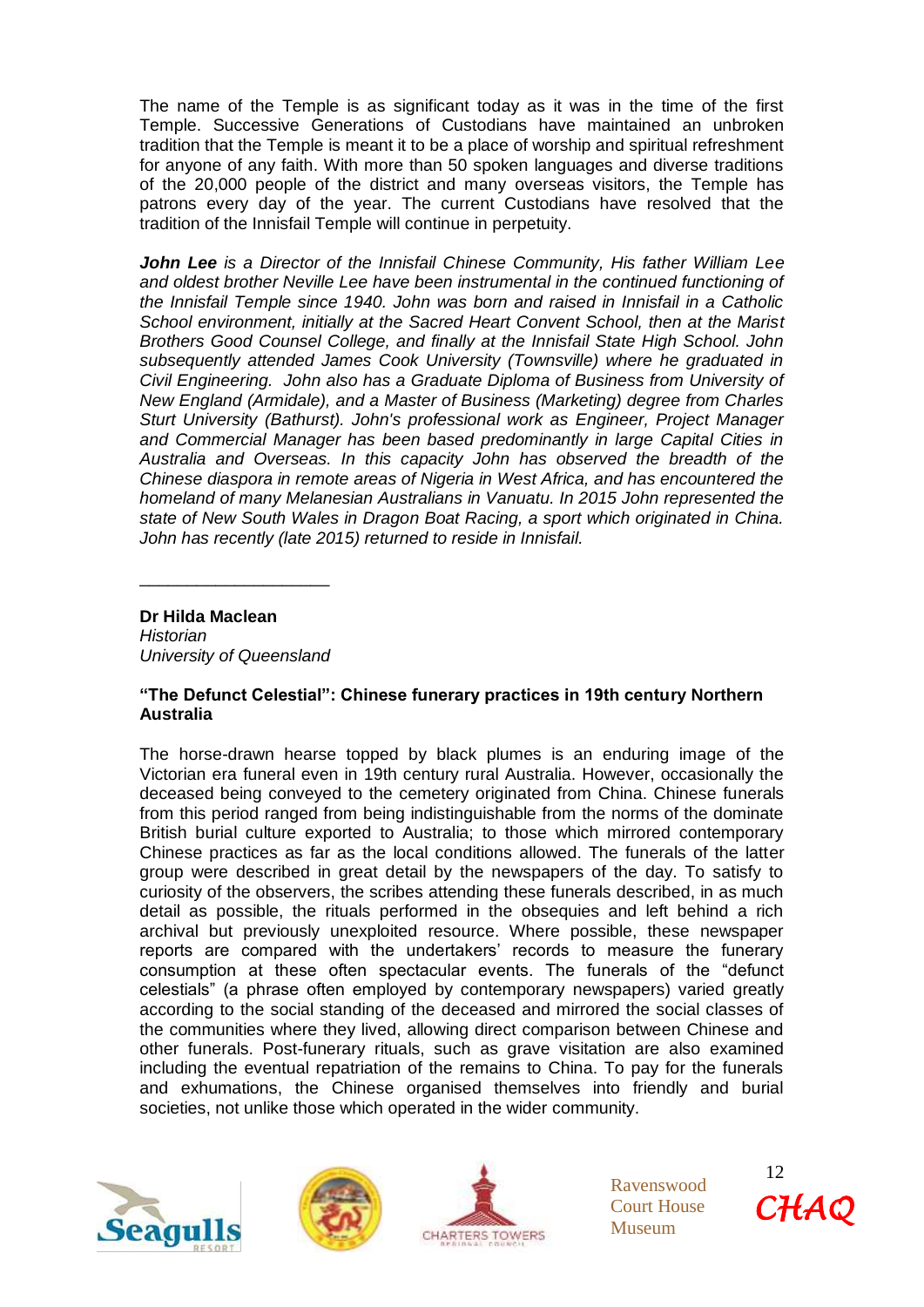*Hilda Maclean PhD, is an accredited historian, professional genealogist, and archival researcher encompassing over twenty years researching north and central Queensland family and pastoral histories. Since 2012, Hilda has been casually engaged by the University of Queensland Culture and Heritage Unit to conduct genealogical and historical research including Indigenous/Chinese families of the Gulf of Carpentaria while completing her PhD in colonial era burial practices. Hilda regularly presents workshops on genealogical and archival research methodology and has presented at international conferences on allied topics. She also acts as a research consultant for documentary television production companies.*

[h.maclean@uq.edu.au](mailto:h.maclean@uq.edu.au)

**\*\*\***

## **SESSION 3: Community and Connections**

#### **Sandi Robb**

*Historian, Researcher & Heritage Consultant*

#### *"For all time…":* **A brief look at Townsville's Chinese community of the late 19th and early 20th century**

Of all the large 19<sup>th</sup> Century Chinese communities throughout North Queensland, Townsville remains an enigma. Never truly developing a "Chinatown" and with no Joss house constructed, Townsville's Chinese community can claim some of the earliest Chinese settlers to north Queensland yet very little is known about it. This paper seeks to reveal some of the lost history and present some theories as to why the community was different to other major centres. It is a work in progress and presents research undertaken a part of a Townsville City Council/ RADF supported grant program which remains ongoing.

*Sandi Robb is a historian and cultural heritage consultant with a historical research/ cultural heritage consultancy business which specializes in Chinese family history , cultural management and interpretive projects. As a PhD candidate at James Cook University, she is researching and writing her thesis Chinese Families in North Queensland. Sandi has presented at various conferences on Chinese Australian History , published articles in books and journals and published her first book Cairns Chinatown: A Heritage Study. An active committee member of the Townsville Chinese Club, she is also a founding member and current president of the Chinese committed to researching and promoting Queensland's Chinese history and cultural heritage*

[robbsandi@gmail.com](mailto:robbsandi@gmail.com) \_\_\_\_\_\_\_\_\_\_\_\_\_\_\_\_\_\_







Ravenswood Court House Museum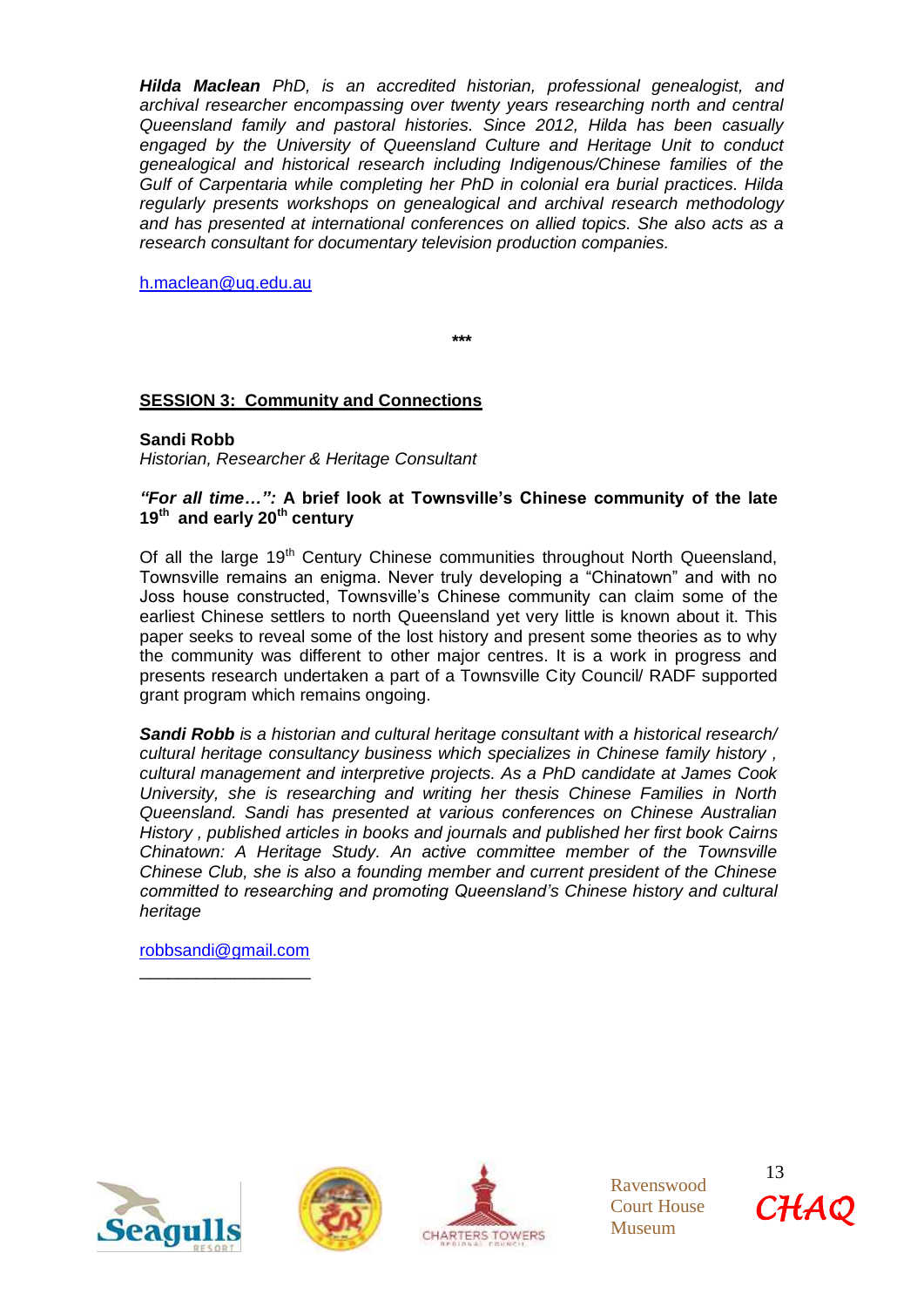#### **The Impact of The war: The Chinese families of Darwin in the World War II**

After arriving in Darwin, the Chinese people still kept the traditional Chinese family culture and structure. There were two spaces: the space in the family and the space outside family. The war pulled the young people out from their traditional family space and reshaped them. Some young Chinese people joined the Australia Army during the war. The impact of the war went beyond the battlefield, and it influenced on the families, too. The paper will explore the changes of Chinese families during the war and the experience of young Chinese people in the army.

*Xiaolu Wu is a PhD Candidate in the School of History, Philosophy, Religion And Classics at the University of Queensland. She Graduated from Chongqing University in 2011 and obtained a Master's Degree in Journalism. Her PhD research focuses on urban culture and everyday life in wartime Chongqing (1937--*‐ *1945). Xiaolu is also interested in the history of Chinese Miners in Australia in the 19th century, and she is a member of the Australia Mining History Association.*

**Julia Volkmar** *Artist & Researcher*

\_\_\_\_\_\_\_\_\_\_\_\_\_\_\_\_\_\_\_\_

#### **The Catholic Confectioner: entrepreneurial Andrew Leon of North Queensland**

Andrew Leon (c1841-1920), North Queensland pioneer settler from Zhongshan, China, contributed fundamentally to the early development of Cairns, Queensland, through the substantial Chinese community as well as their European counterparts. Leon is best known as executive of the Hap Wah enterprise (1878-1886) that initiated the Cairns cane sugar industry and in his multi-faceted leadership role in the Cairns Chinese community into the 1890s. Current research brings to light archival documents that illuminate his leadership qualities as well as the largely unexplored extent of his entrepreneurial efforts. His letters, property acquisitions, litigation and interpretation in court, his family with wife Mary Piggott – all provide invaluable insights into this remarkable son of China and naturalized British subject in the Colony of Queensland. While much is still unknown, this overview should enlighten and perhaps surprise. Leon has global links to Guangdong Province in China, Hong Kong, Cuba, Hawaii and Ireland as well as Bowen, Townsville, Ravenswood, Millchester, Cooktown, Cairns, Port Douglas, Innisfail, the Atherton Tablelands and capital cities in other states.

*Julia Volkmar began research on the Hap Wah enterprise and its spokesman manager Andrew Leon under the mentorship of the late Chinese Australian historian Kevin Wong Hoy in 2010. The purpose of this community history project was to install a memorial plaque honouring the Hap Wah venture that kick-started the sugar industry in the Cairns region in 1882. Over 100 individuals and organizations provided information that brought this goal to fruition in January 2013. Research continues as the Hap Wah & Andrew Leon Historical Project, compiling essential, long-buried information. Julia has a Master of Public Policy from Charles Darwin University and is a member of the Cairns Historical Society, Cairns and District Chinese Association Inc and Chinese Heritage in Northern Australia Inc.*







Ravenswood Court House Museum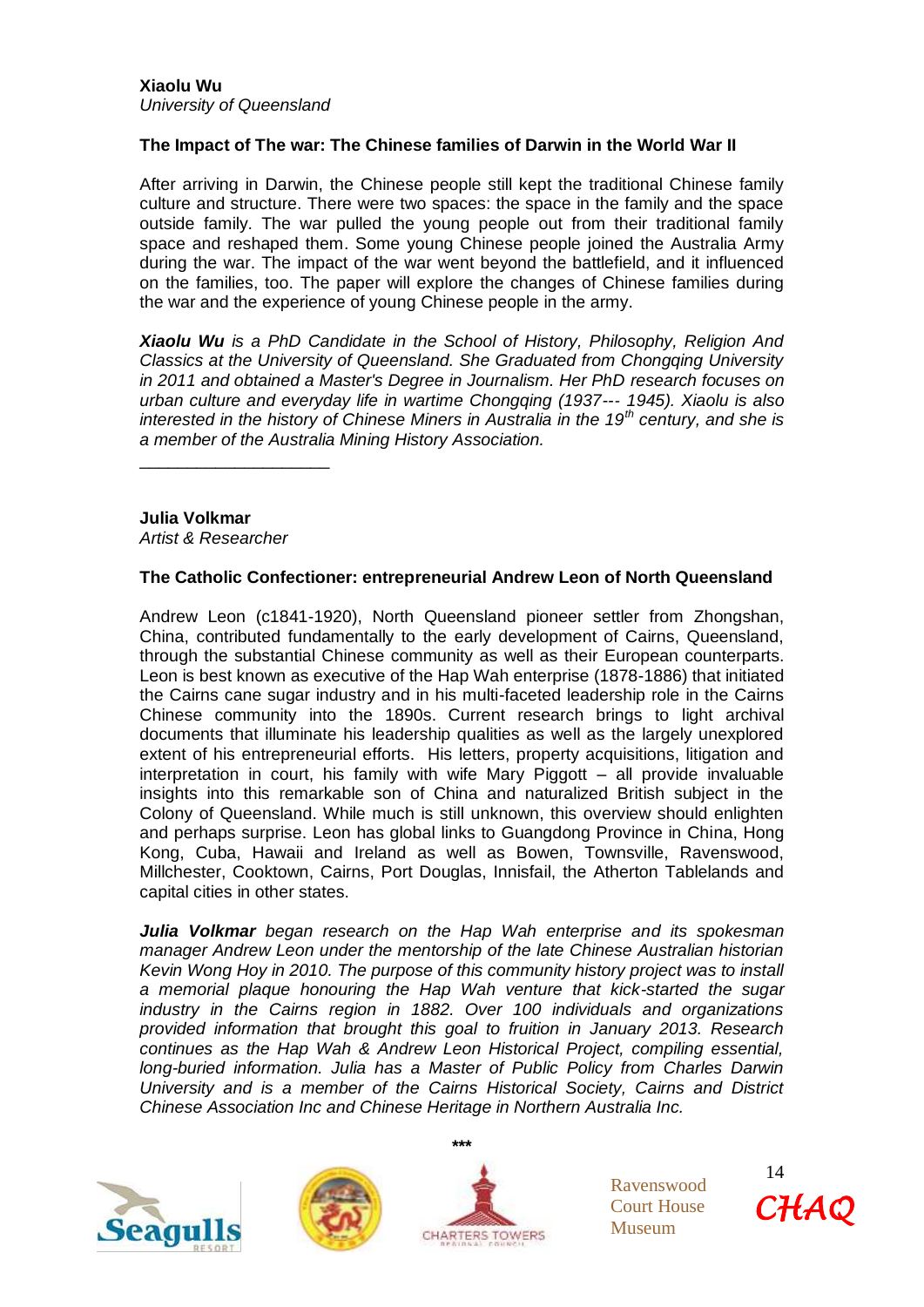## **SESSION 4: Truth and Traditions**

**Dr Janice Wegner** *Historian, Senior Lecturer James Cook University*

## **Chinese and weeds: myth, prejudice or reality?**

The Chinese undoubtedly introduced a number of plants to the north. They were also associated with a number of introduced weeds in tropical Queensland, such as 'Chinee apple' and 'Chinese burr'. In most cases the links were false, the product of myth or prejudice, or the evidence for them is tenuous. This paper considers why these associations were made and which might have some historical evidence for reality.

*Janice Wegner is a senior lecturer in History at the Cairns Campus of JCU. Her research areas are mining history and the history of introduced weeds.*

**Michael Brumby:**

**\_\_\_\_\_\_\_\_\_\_\_\_\_\_\_\_\_\_\_\_**

*Coordinator of the Charters Towers Archives*

#### **Dr William Lam Pan, Charters Towers and the Chinese Experience**

This paper will deal with the life and work of Dr William Lam Pan. Lam Pan was well respected for his community leadership, his medical work and his ability to define the Chinese experience in what was once North Queensland's largest town, Charters Towers.

*Michael Brumby is a community historian who was born, raised and educated in Townsville. He fell in love with Charters Towers when he transferred there as a teacher in 1978. When Michael returned with a family in 1994, he took to researching and writing about the town. Michael left teaching in 2009 to concentrate on running the Charters Towers Archives and of course do more writing. He writes a regular column for the local Northern Miner on all aspects of Charters Towers history. Black to Gold which was published in 2014 was Michael's twentieth publication. Michael still finds Charters Towers intriguing.*

[michael.brumby@gmail.com](mailto:michael.brumby@gmail.com)

\_\_\_\_\_\_\_\_\_\_\_\_\_\_\_\_\_\_\_\_

**Dr Kevin Rains, Melissa Dunk and Gordon Grimwade. Presented by Dr Kevin Rains** *Archaeologist, Researcher & Heritage professional*

#### **Opium use and the Chinese Diaspora in Far North Queensland**

From the mid-nineteenth to early twentieth century, large numbers of Chinese immigrants came to Far North Queensland (FNQ), and they brought with them the practice of opium consumption. This generated hysteria and prejudice from the European populace and was used as a basis for persecution. Analysis of the historical archaeological data does support the notion of FNQ being a major area of opium importation and consumption, however the impacts and roles of the drug were







Ravenswood Court House Museum

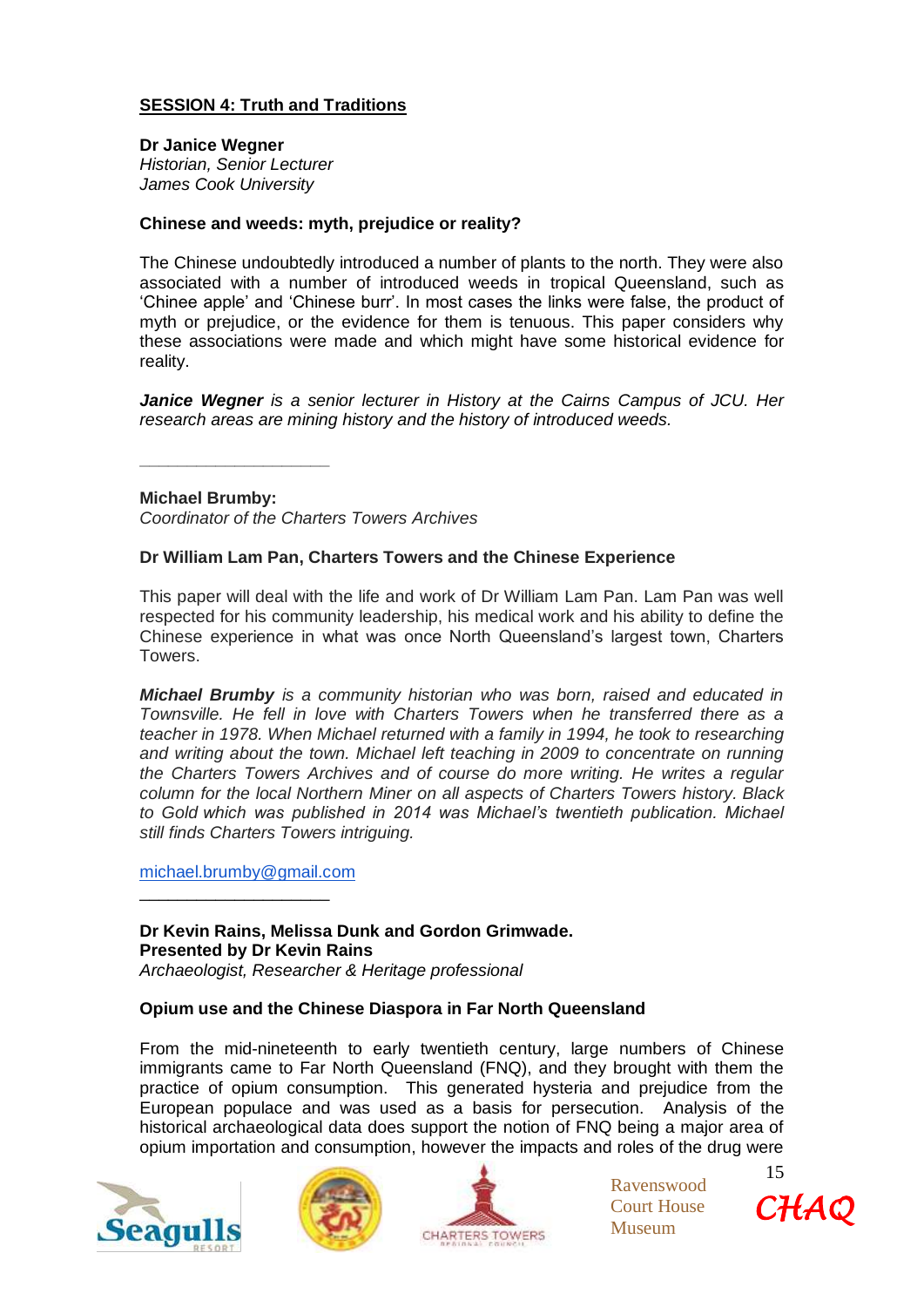not simplistic. It is likely that the majority of Chinese users were able to moderate their consumption so that it did not become a destructive addiction. Furthermore, FNQ was a social landscape of complex interactions that utilised opium within local Chinese communities and between them and other groups. Opium was incorporated into relations of sociality, recreation, exploitation, gender, class, and commerce. Its distribution and consumption involved both Chinese and non-Chinese, and in particular became an element within close ties generated between Chinese and Aboriginal communities. The Chinese drew on Aboriginal people as workers for land clearing, gardening and other industries, as well as sexual companions, while Aboriginal people, dispossessed from their traditional modes of subsistence, turned to the Chinese as resource providers and employers. These ties were a matter of concern for authorities eager to protect indigenous people from what were classed as undesirable outside influences, and European employers competing for access to indigenous labour. Eventually growing antipathy towards opium use, both within and outside Chinese communities, combined with a heightened national feeling of excluding non-Europeans from the country, led to tough restrictions on, and subsequent decline of, recreational opium use by the Chinese.

*Dr Kevin Rains is an archaeologist, heritage manager and history researcher. He completed a PhD in archaeology from the University of Queensland in 2005, and his thesis examined the Chinese social landscape of early Cooktown. He has worked since 2001 in the general field of heritage management and archaeological research for consultancy firms and state and local government. He has attended and presented papers at various conferences on Chinese Australian history and heritage, and is a founding member of the research association, Chinese Heritage in Northern Australia Inc.*

\*\*\*

## **DAY 2:**

## **SESSION 5: Feeding the Community**

**Conor Johnstone**  *James Cook University*

#### **The Chinese Contribution to Agriculture in the Cairns District from 1870 to 1920**

The Chinese contribution to agriculture in the Cairns district from 1876 to 1920 was highly significant, especially in the sugar and banana industries. They came from the declining Palmer and Hodgkinson goldfields to commence agriculture around the newly founded township of Cairns. The initial clearing of the land for cultivation was mainly conducted by the Chinese, who used a variety of traditional methods. As the Chinese were not able to own land unless naturalised, Chinese farmers typically leased small plots of land from European owners, with the exception of the Hap Wah Plantation, established in 1878 by local businessman Andrew Leon and his Chinese business associates, who established the sugar industry in the Far North. Market gardeners grew an extensive assortment of fruit and vegetables which was vital to the sustenance of early settlement in the region. Besides sugar, the local Chinese population was heavily involved in the cultivation and export of bananas, especially around Geraldton (now Innisfail) and the Johnstone River, where they established canals with locks to get their bananas to the ships. Regrettably, the local Chinese population was greatly reduced as a result of the post-Federation legislation designed to limit the arrival of Chinese immigrants and restrict the productive







Ravenswood Court House Museum

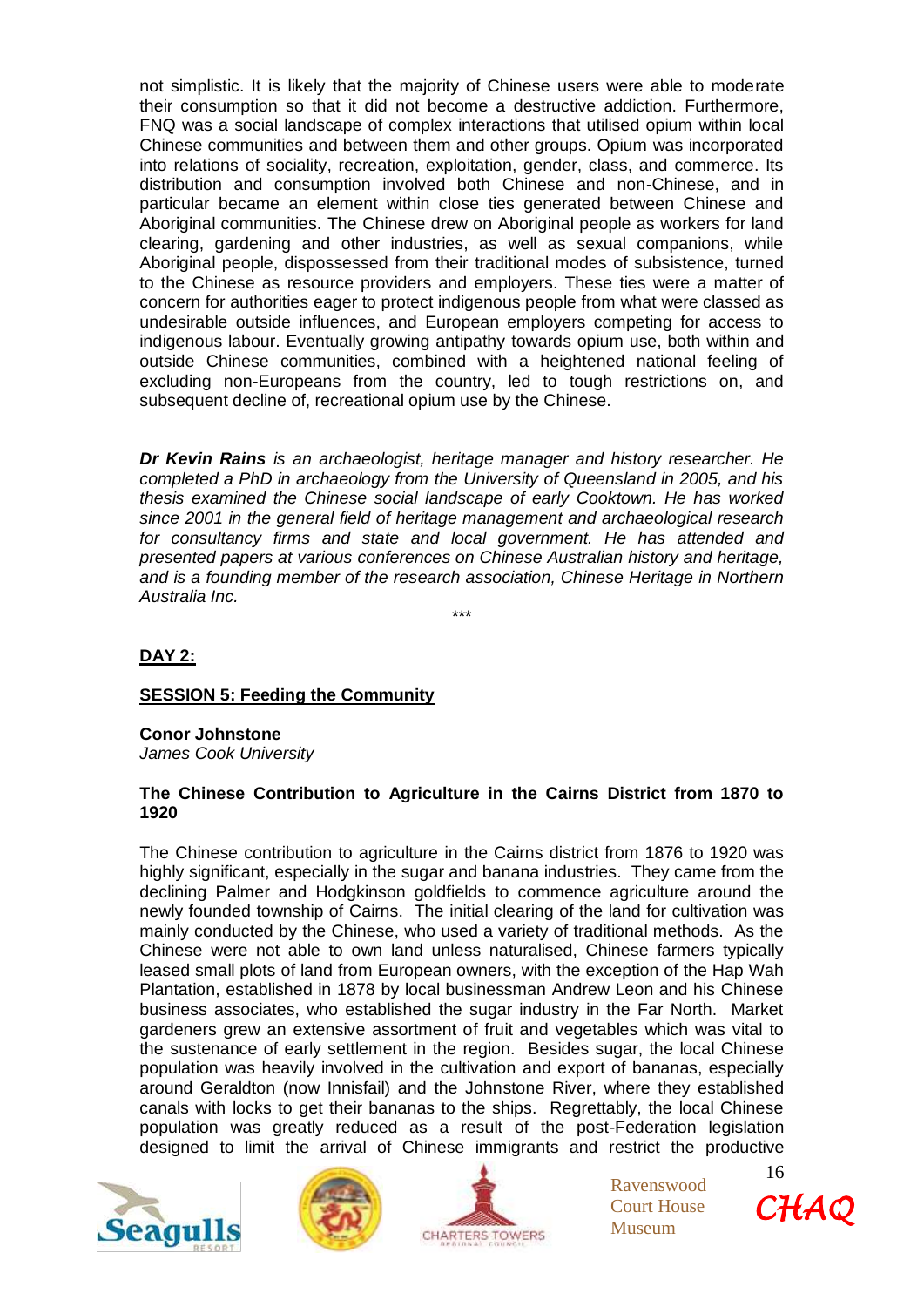activities of those who remained in Australia. As part of the 'White Australia' policies, these legislative changes had devastated the Chinese as a distinct group in agriculture in the Cairns district by 1920. However, some were able to find ways around those restrictions.

*Conor Johnson is a Bachelor of Arts (Political Science and History) student at James Cook University. He currently studies at JCU's Cairns campus and lives in a rural area outside the city of Cairns. Having been raised in an area known for its abundant fields of sugar cane and bananas, Conor's interest in the development of these local agricultural industries encouraged him to investigate the once prominent Chinese presence in the region*

**Rosalie Shephard** 

*James Cook University*

\_\_\_\_\_\_\_\_\_\_\_\_\_\_\_\_\_\_\_\_

## **Chinese in the Redlynch Valley from the 1880s to the 1920s**

The history of Chinese in the Cairns district has often referred to the early Chinese people as 'pioneers of agriculture', through acknowledgment of their efforts in the cultivation of labour intensive crops such as vegetables, maize, rice and bananas since settlement in 1876. However, the contribution of these people has generally remained an anonymous and faceless collection of Chinese gardeners who cultivated land along the Barron River and Freshwater Creek with bananas and citrus orchards.

Investigation into the early agriculture in the Redlynch Valley has assisted in uncovering some Chinese identities through the process of sifting through names and dates to explain their presence in the district prior to enactment of the "White Australia Policy" in 1901. Further government legislation also sought to exclude Chinese from agriculture and ownership of land in order to attain a 'white' tropical north.

This paper will focus on several case studies of Chinese in the Redlynch Valley to identify them as individuals and explain their presence because of, or despite, government legislation that sought to exclude Chinese as settlers in the tropical north region of Queensland.

*Rosalie Shephard is a PhD candidate at James Cook University where she is currently researching and writing her thesis Cultural Landscape of White Settlement in the wet tropics: A case study of the Redlynch Valley. Rosalie is a member of the Cairns Historical Society where she works part time as a volunteer research assistant. She has an interest in local history and has written several historical bulletins for the Society.*



\_\_\_\_\_\_\_\_\_\_\_\_\_\_\_\_\_\_\_





Ravenswood Court House Museum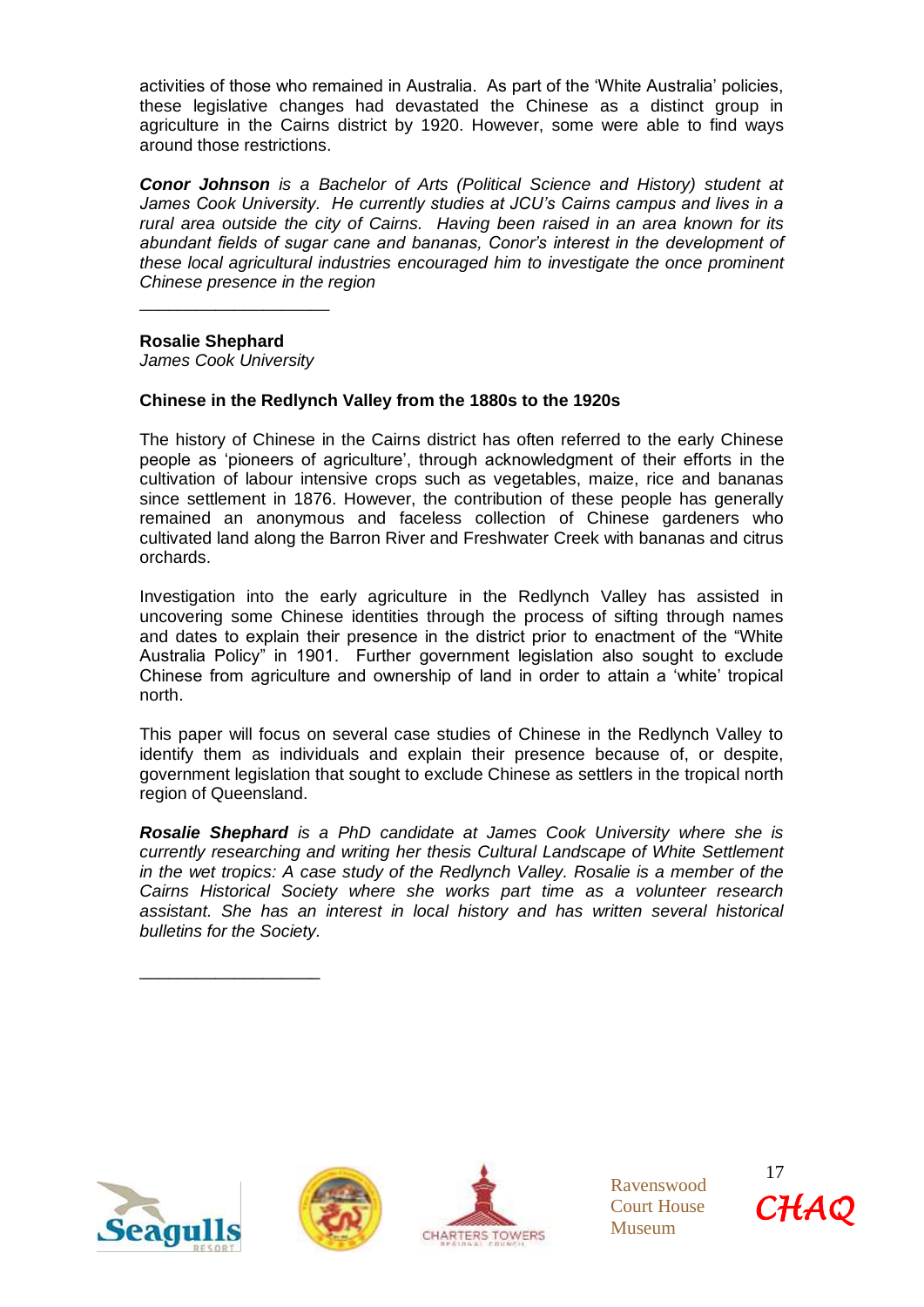**Dr Jonathon Richards** *Adjunct Research Fellow The University of Queensland*

#### **'"No vegetables shall be stored or kept in a house occupied by Chinese": Infectious Disease Regulations in Queensland, 1904'**

In 1904, a draft regulation prohibiting the use of urine 'or any other liquid manure' was prepared for the Home Secretary by government officials. The document was headed 'Regulations for the guidance of Chinese Gardeners' and published in English and Chinese. However, the reference to Chinese gardeners was later deleted and the regulations were proclaimed - state-wide - to apply to all Gardeners. Why were Chinese mentioned at all?

This episode serves as a good illustration of racial perceptions in Australia, particularly the claim - aired in local newspapers - that Chinese were 'inherently dirty'. The ban on the use of human manure and urine in vegetable-growing was part of the emerging awareness of public health, especially with regard to the transmission of disease. A closer examination of the background to this event reveals a society obsessed with race and cleanliness - but also determined to blame "others" rather than change hygiene practices.

*Dr Jonathan Richards, currently an adjunct Research Fellow at The University of Queensland, is an experienced professional archive specialist, with an ongoing interest in records relating to poverty, violence and death. After much time spent researching frontier violence in Australia, he has widened his focus to consider Chinese lives and deaths in Queensland, recognising the significance of these individuals and this community for a more complete understanding of Australian history.*

**\*\*\***

**SESSION 6: Working with Sources**

**Dr Kevin Rains Sandi Robb**

\_\_\_\_\_\_\_\_\_\_\_\_\_\_\_\_\_\_\_\_

#### **Chinese Australian Historical and Archaeological Materials for Queensland**

This session is a composite presentation between Kevin Rains and Sandi Robb who draw upon their knowledge to explore and provide insight into the range and depth of sources available in local, State and National repositories accessible to the public. This is a flexible conference session and questions from the floor are encouraged during the presentation.







Ravenswood Court House Museum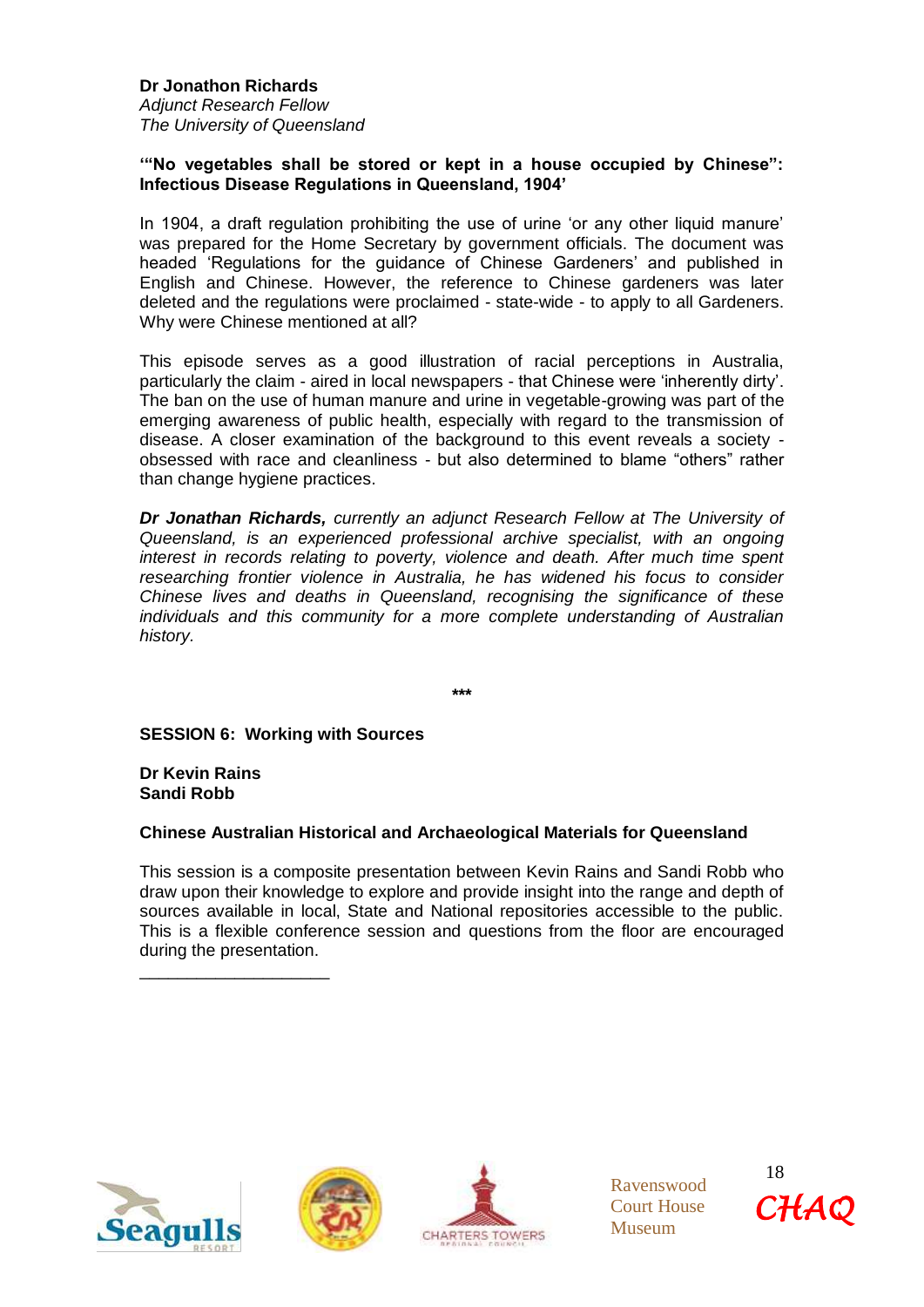## **Additional Information which might be handy!**

#### **What is a NO FUSS conference?**

If you have never been to a "No fuss" conference before, here is a little background and heads up as to what it's all about.

Chinese Heritage In North Australia (CHINA Inc) is a not for profit organization formed in 2005 by Kevin Wong Hoy, Kevin Rains and Sandi Robb with the generous assistance and support by parents, partners and friends, to meet the legislative requirements to form an incorporated organisation. With the key focus to research, write and promote Chinese History and Heritage across north Australia, it was envisioned that CHINA Inc would host a regular small "no fuss" conference where the efforts of anyone who is interested in Chinese history and heritage could share their research in a welcoming, equal and affordable environment. Since 2006 CHINA Inc has hosted four Biennial "No Fuss" conferences with 2016 being the sixth. From humble beginnings, each conference has built upon the last, and we are proud to say CHINA Inc has grown into an active and vocal "Little Lion" of the north.

CHINA Inc is committed to maintaining a "No Fuss" conference, where the costs are kept low, everyone is equal in the room, no matter what their background, and research experience is shared, acknowledged and enjoyed by all. To keep the conference welcoming and affordable there are a few things which need to be conveyed to attendees so that we can continue to maintain the low conference fees, continue to attract a wide and diverse audience, and encourage participation in an open and friendly forum. This means goodie bags and conference snacks are kept to a minimum, accommodation and meals are self-catered and people, papers and presentations remain the main event.

It is important to note that coffee/ tea will be provided all day for both days, just in case you are flagging. Morning tea will be offered on the first day only with a light snack of biscuits available in the break in the afternoon. Tea and coffee will be available on the second day but because it is only a half day there will be no break for morning tea. Our traditional Yum Cha lunch will be held at Ming's Place at the Domain and held at 1.00pm. Taxis will be ordered to take diners there should it be required. Lunch is not provided on the first day and attendees have to organize their own lunch. The resort offers a la carte luncheons, a bakery is across the road and a café and fish and chipper is a short walk away. There is a lovely park on the foreshore area to relax and refresh. That way, conference attendees can explore, make choices according to personal budget and dietary requirements and stretch their legs before the afternoon session.

The Conference Dinner at the end of the first day it is a very popular event. It is also traditional on the second day for CHINA Inc to mark the official end of the conference with a shared Yum Cha. The price is set to the menus and conference attendees wishing to go to either or both events are required to register and prepay for the Conference Dinner and Yum Cha on the day of registration. Both are very popular meal sharing events and bookings and pre-payment are required by 11.00am on both days so that the restaurants can be notified of numbers. There is no obligation to go to either meal, but based on past years a fun time is had by all. Please note CHINA Inc does not have Eftpos facility, so Cash is the preferred method. We are trying to keep it as simple and "no fuss" as possible! Receipts are issued at the time of registration/ booking.

CHINA Inc supports local businesses and acknowledges the generous assistance of Seagulls Resort Townsville, The Townsville Chinese Club Inc, The Townsville Kung







Ravenswood Court House Museum

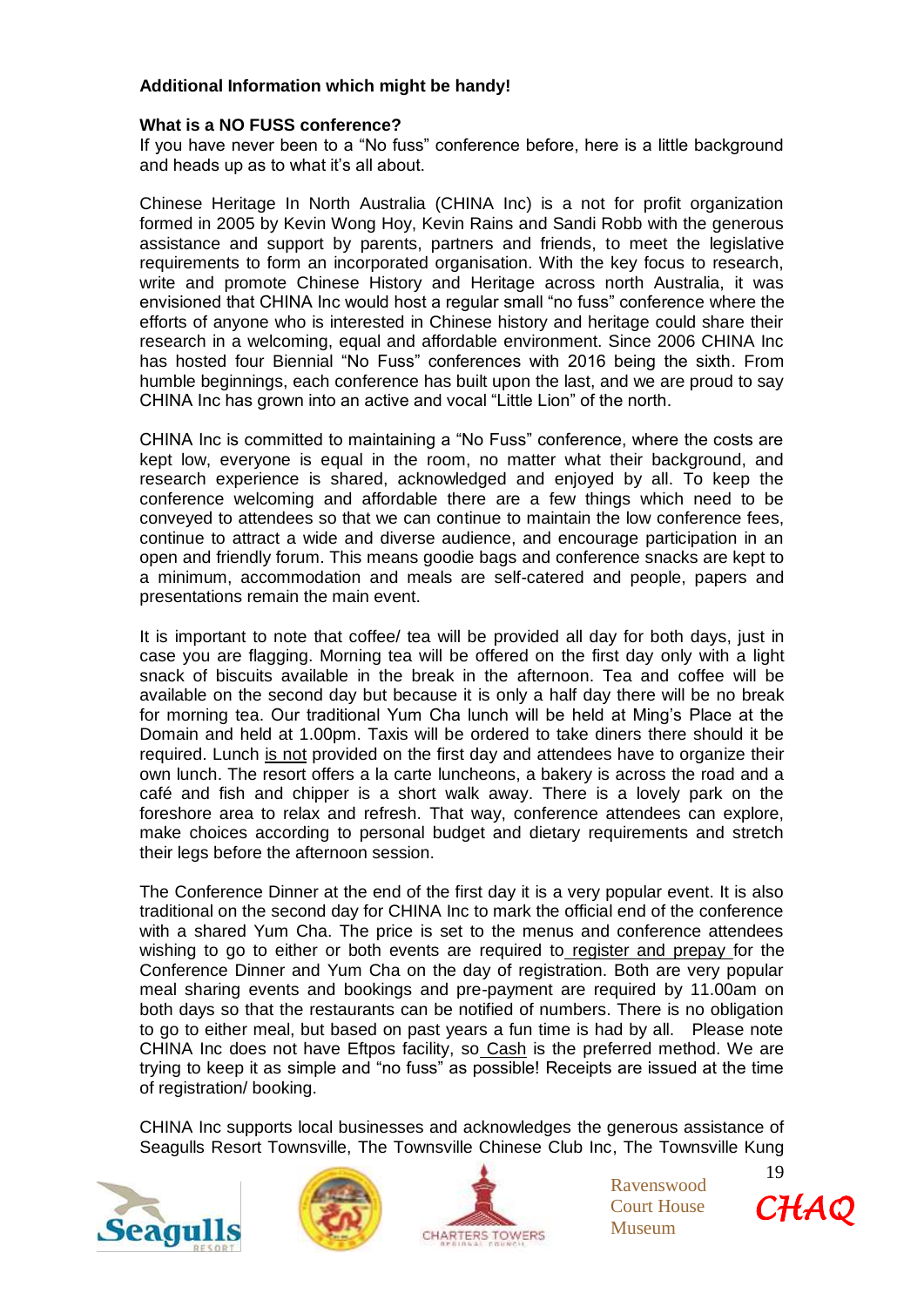Fu Academy, Ravenswood Museum, Charters Towers Regional Council, and Townsville City Council..

The 2016 CHINA Inc conference will support a "pop up" book store where researchers, academics, and writers of family history can bring along their books and sell them at the conference. Those wishing to take advantage of this must attend their own stall area and provide a written receipt to the purchaser at point of sale.

As this is a "no fuss" conference attendees are encouraged to volunteer if they see a gap which needs to be filled. CHINA Inc welcomes the generous assistance from the attendees, to make the conference a truly shared experience!

Membership of CHINA Inc can be taken out at the time of registration. Membership is a modest \$5.00 and new members are welcome to attend the second 2016 CHINA Inc meeting on Monday at 10.00am at the Townsville's City Library. This enables CHINA Inc to remain dedicated to the promotion of Chinese Heritage across North Australia, to host a biennial conference, and continue to mature as the "Little Lion of the North".

#### **How to get there:**

Seagulls Resort & Conference Centre, Rose Bay, is only a short taxi ride from the Townsville Airport. Entrance to the resort and Conference centre is via Primrose Street and off street parking is available at the rear of the resort via Marshall Street.

Taxi Services are available from the airport, the venue and CBD district and there is a bus from the Airport as well as Hire Car facilities if you are staying a few days to take advantage of what Townsville has to offer. Magnetic Island is only a ferry away and Ingham is one hours drive to the North and the Burdekin and Ayr the same to the South.









Ravenswood Court House Museum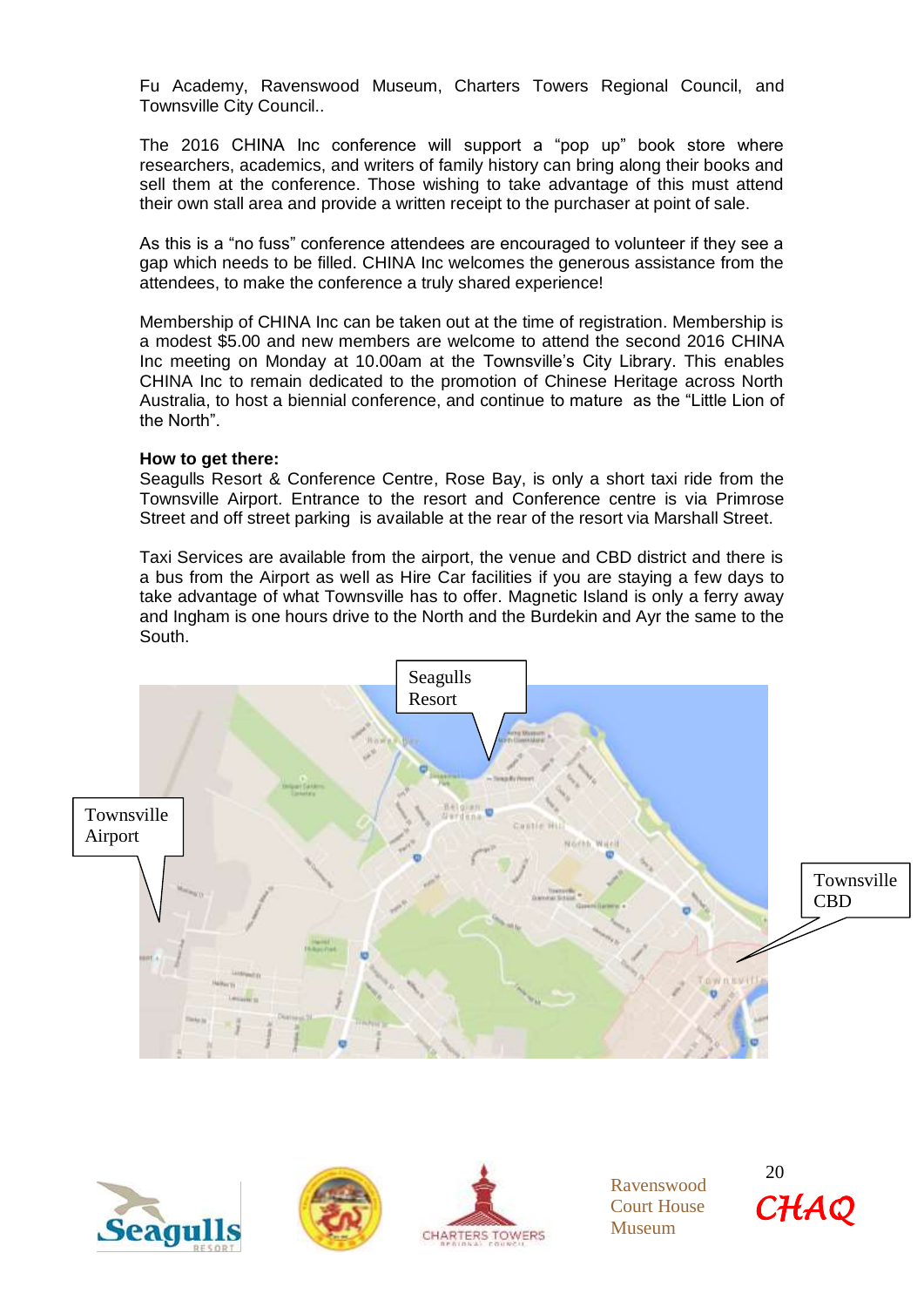## **Self Serve Lunch Places**

- Seagulls Restaurant
- Bakery
- Fuel Café
- Fish and Chip shop



**No So Yum Cha Directions to Satay Mas**









Ravenswood Court House Museum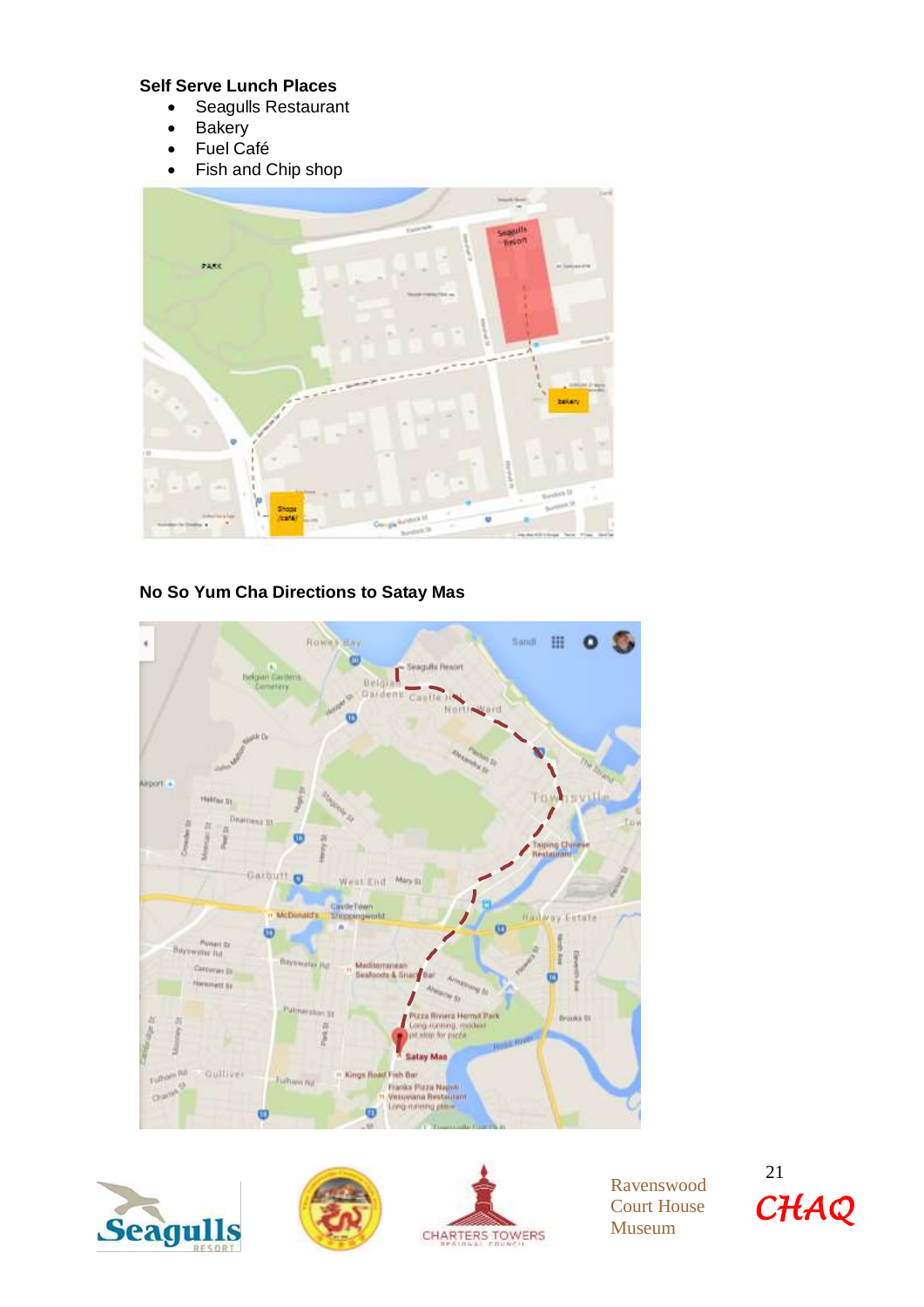#### **Where to stay:**

Townsville is a popular tourist destination and there is a range of accommodation options available to suit any budget of the conference attendees around the inner and outer City area. This includes a range of budget back packer style accommodation to boutique B & B up to 5 Star Resort Style "deluxe have a holiday as you go and live it up" type of accommodation!

The conference venue Seagulls Resort has kindly offered a standard room rate for \$110 for room only or for \$130 including Buffet Breakfast. (max 2 persons per room). Additional foldaway beds for children can be discussed and provided at the time of booking. For enquiries contact *Nathan Robinson, Resort Manager,* from the details below. Make sure you mention that you are part of the CHINA Inc conference!

STANDARD ROOM \$110 ROOM ONLY

STANDARD ROOM \$130 with CONTINENTAL BREAKFAST GARDEN ROOM \$120 ROOM ONLY

GARDEN ROOM \$140 with CONTINENTAL BREAKFAST



Seagulls Resort 74 The Esplanade, Belgian Gardens, Townsville, North Queensland

Reservations and general enquiries: Email: [resort@seagulls.com.au](mailto:resort@seagulls.com.au) Phone: +61 7 4721 3111

#### **Townsville and Region:**

Cairns and surrounding far north region offers a wonderful location to host the CHINA INC biennial conference. It is not only a beautiful part of Australia, but offer an incredibly diverse arrange of accessible attractions both natural and historical in which to explore. There are many places in which to book a tour and should you stay at the Seagulls Resort they are happy to assist.

Further Sites to wet your whistle are:

**<http://www.townsvillenorthqueensland.com.au/>**

**<http://www.queensland.com/explore-queensland/townsville-north-queensland>**

**<http://www.bbfq.com.au/townsvilletouristinformation.php>**

**<http://ttcci.org.au/>**







*\*\*\**



Ravenswood Court House Museum